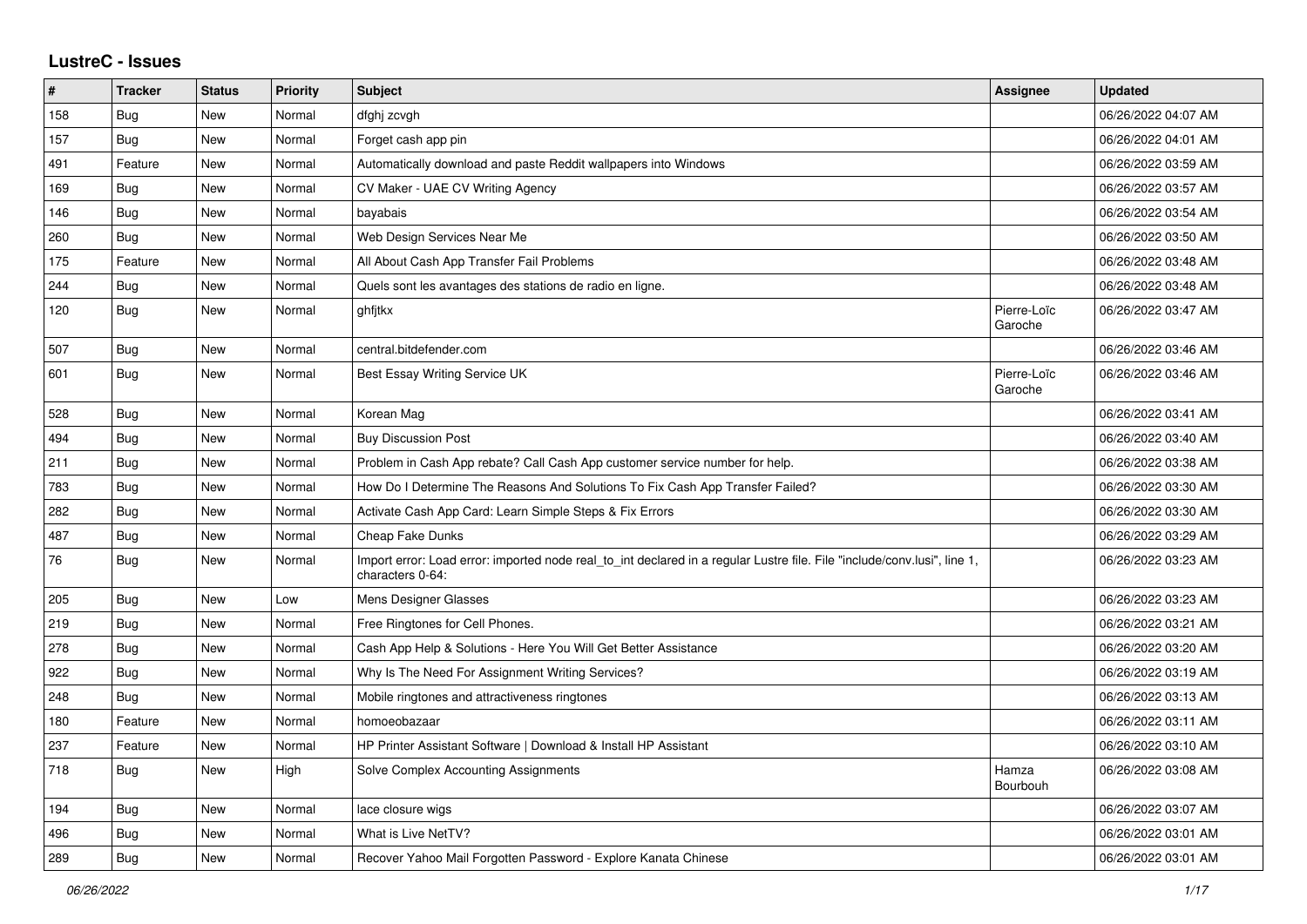| $\vert$ # | <b>Tracker</b> | <b>Status</b> | Priority | <b>Subject</b>                                                                           | <b>Assignee</b>        | <b>Updated</b>      |
|-----------|----------------|---------------|----------|------------------------------------------------------------------------------------------|------------------------|---------------------|
| 557       | Feature        | New           | Normal   | <b>Business Law Assignment Help</b>                                                      |                        | 06/26/2022 03:01 AM |
| 74        | <b>Bug</b>     | New           | Normal   | const is not supported inside contract                                                   | Pierre-Loïc<br>Garoche | 06/26/2022 02:58 AM |
| 714       | <b>Bug</b>     | New           | Normal   | Cuevana 3 Premium - Enjoy Your Favorite Movies and TV Shows on Your Smart TV             |                        | 06/26/2022 02:57 AM |
| 495       | Bug            | New           | Normal   | Twitch Clip Downloader Download Twitch Clips Online 2021                                 |                        | 06/26/2022 02:53 AM |
| 228       | <b>Bug</b>     | New           | Normal   | Why Does Cash App Transaction Failed? - Here Is the Answer                               |                        | 06/26/2022 02:50 AM |
| 510       | Feature        | New           | Normal   | Fashion                                                                                  | Anonymous              | 06/26/2022 02:49 AM |
| 779       | Feature        | New           | Normal   | Latest Whatsapp groups for Teens                                                         | Pierre-Loïc<br>Garoche | 06/26/2022 02:43 AM |
| 119       | <b>Bug</b>     | New           | Normal   | klhjigyu                                                                                 |                        | 06/26/2022 02:33 AM |
| 677       | <b>Bug</b>     | New           | Normal   | Logo Design Services Near Me                                                             |                        | 06/26/2022 02:32 AM |
| 92        | <b>Bug</b>     | New           | High     | expression should have been normalized in EMF backend                                    | Pierre-Loïc<br>Garoche | 06/26/2022 02:31 AM |
| 141       | Feature        | New           | Normal   | Something about jerry curly                                                              |                        | 06/26/2022 02:23 AM |
| 774       | <b>Bug</b>     | New           | Normal   | Follow proper initiatives                                                                |                        | 06/26/2022 02:21 AM |
| 331       | Bug            | New           | Normal   | Water Extraction Services in Norfolk VA                                                  |                        | 06/26/2022 02:21 AM |
| 503       | Bug            | New           | Normal   | Youtube Premium Apk free download for Android                                            |                        | 06/26/2022 02:20 AM |
| 243       | Feature        | New           | Normal   | Reconstruir la pandilla de la mafia en Gangstar Vegas MOD APK                            |                        | 06/26/2022 02:20 AM |
| 512       | Bug            | New           | Normal   | The Importance Of Using Custom Writing Services                                          |                        | 06/26/2022 02:20 AM |
| 621       | <b>Bug</b>     | <b>New</b>    | Normal   | Buy All Modafinil & Armodafinil Tablets @Buy Modafinil US                                |                        | 06/26/2022 02:20 AM |
| 502       | Bug            | New           | Normal   | Les instructions pour définir des sonneries pour iPhone sont simples et faciles à suivre |                        | 06/26/2022 02:20 AM |
| 741       | Bug            | New           | Normal   | <b>Blockchain Technology Solutions</b>                                                   |                        | 06/26/2022 02:19 AM |
| 136       | Bug            | New           | Normal   | snappow                                                                                  |                        | 06/26/2022 02:11 AM |
| 531       | <b>Bug</b>     | New           | Normal   | Cheap Assignment Writing Service UK                                                      | Anonymous              | 06/26/2022 02:05 AM |
| 612       | <b>Bug</b>     | New           | Normal   | Luxury Slingshot Rental                                                                  |                        | 06/26/2022 02:02 AM |
| 994       | Feature        | New           | Normal   | Cricut.com/setup                                                                         |                        | 06/26/2022 02:00 AM |
| 333       | <b>Bug</b>     | New           | Normal   | Mold Removal Services in Norfolk VA                                                      |                        | 06/26/2022 02:00 AM |
| 699       | <b>Bug</b>     | New           | Normal   | Would you be able to utilize Cash App Twitch?                                            |                        | 06/26/2022 01:57 AM |
| 705       | Bug            | New           | Normal   | wuxiaworld                                                                               |                        | 06/26/2022 01:53 AM |
| 499       | Feature        | New           | Normal   | Discover The Premium Features Of Spotify Mod Apk                                         |                        | 06/26/2022 01:53 AM |
| 586       | <b>Bug</b>     | New           | Normal   | Best Modifications For Your Mobile Phone                                                 |                        | 06/26/2022 01:51 AM |
| 161       | Bug            | New           | Normal   | dfdrtyuio                                                                                |                        | 06/26/2022 01:46 AM |
| 480       | Bug            | New           | Normal   | Nur Online Shop                                                                          |                        | 06/26/2022 01:32 AM |
| 514       | Bug            | New           | Normal   | Trans-Caribbean                                                                          |                        | 06/26/2022 01:31 AM |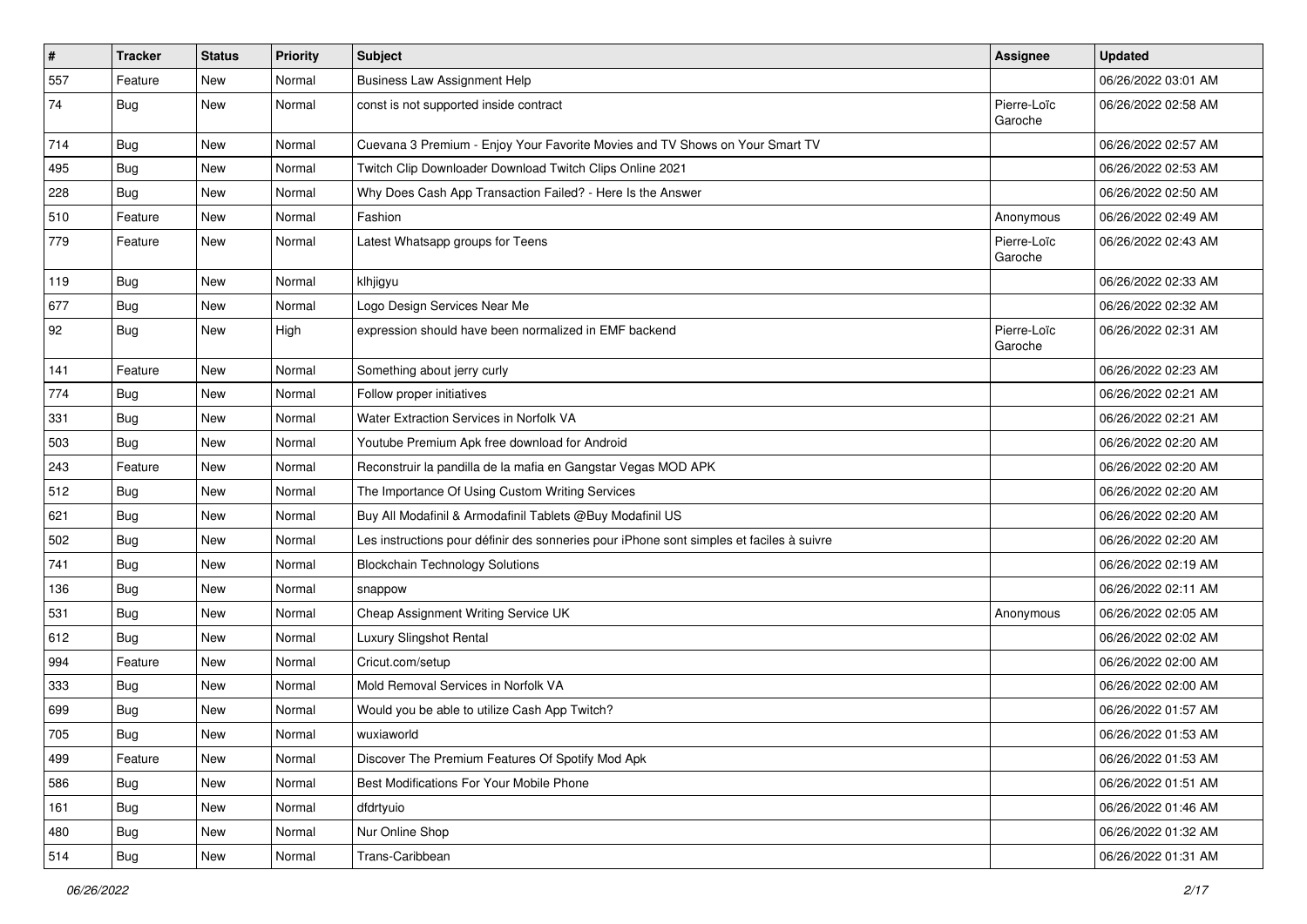| $\vert$ # | <b>Tracker</b> | <b>Status</b> | Priority | <b>Subject</b>                                                                       | <b>Assignee</b>        | <b>Updated</b>      |
|-----------|----------------|---------------|----------|--------------------------------------------------------------------------------------|------------------------|---------------------|
| 259       | Bug            | New           | Normal   | call center services                                                                 |                        | 06/26/2022 01:30 AM |
| 542       | Bug            | New           | Normal   | Web N Logo Design                                                                    |                        | 06/26/2022 01:28 AM |
| 251       | <b>Bug</b>     | New           | Normal   | All About Cash App Transfer Fail Problems                                            | Pierre-Loïc<br>Garoche | 06/26/2022 01:26 AM |
| 820       | <b>Bug</b>     | New           | Normal   | Metal Slug Apk para Android                                                          |                        | 06/26/2022 01:22 AM |
| 554       | Bug            | New           | Normal   | XvideoStudio Video Editor APK Free Download on TechToDown                            |                        | 06/26/2022 01:18 AM |
| 541       | <b>Bug</b>     | New           | Normal   | How to fix the cash app payment failed errors?                                       |                        | 06/26/2022 01:16 AM |
| 217       | Bug            | <b>New</b>    | Normal   | How this service matter most?                                                        |                        | 06/26/2022 01:14 AM |
| 171       | Feature        | New           | Normal   | loan management system                                                               |                        | 06/26/2022 01:13 AM |
| 284       | <b>Bug</b>     | New           | Normal   | All About Cash App Transfer Fail Problems                                            |                        | 06/26/2022 01:07 AM |
| 265       | Bug            | New           | Normal   | 3 Faq's On Downloading To Your Apple Ipod                                            |                        | 06/26/2022 01:07 AM |
| 181       | <b>Bug</b>     | New           | Normal   | <b>Healthcare Custom Writing Services</b>                                            |                        | 06/26/2022 01:07 AM |
| 931       | Feature        | New           | High     | Situs Judi Slot Online apel888                                                       | Pierre-Loïc<br>Garoche | 06/26/2022 01:07 AM |
| 352       | Bug            | New           | Normal   | Tile & Grout Cleaning Services in Chesapeake VA                                      |                        | 06/26/2022 01:05 AM |
| 501       | <b>Bug</b>     | New           | Normal   | How Do I Annihilate Cash App Transfer Failed Problems Effectively                    | Pierre-Loïc<br>Garoche | 06/26/2022 01:04 AM |
| 279       | Bug            | New           | High     | What is an essential feature of an internal communications app?                      |                        | 06/26/2022 01:03 AM |
| 500       | <b>Bug</b>     | New           | Normal   | Simply contact the technical team, to find the solution to cash app refund problems. | Pierre-Loïc<br>Garoche | 06/26/2022 01:02 AM |
| 659       | Bug            | New           | Normal   | Olive Oil Properties And Health Benefits                                             |                        | 06/26/2022 12:59 AM |
| 650       | Bug            | New           | Normal   | <b>Cherries Health Benefits</b>                                                      |                        | 06/26/2022 12:57 AM |
| 202       | Bug            | New           | Normal   | blonde wig                                                                           |                        | 06/26/2022 12:52 AM |
| 497       | Bug            | New           | Normal   | Fake Nike Dunk Low Off-White Lot 50                                                  |                        | 06/26/2022 12:48 AM |
| 261       | Bug            | New           | Normal   | Ringtone Downloads - Easy Ways Come Up With Your Own Ringtones                       |                        | 06/26/2022 12:47 AM |
| 498       | <b>Bug</b>     | New           | Normal   | Téléchargeur SoundCloud : SoundCloud en Mp3                                          | Christophe<br>Garion   | 06/26/2022 12:43 AM |
| 618       | <b>Bug</b>     | New           | Normal   | Buy Steroids Online with OurMedicnes.com   Best Quality Steroids                     |                        | 06/26/2022 12:42 AM |
| 671       | <b>Bug</b>     | New           | Normal   | Hot games                                                                            | Pierre-Loïc<br>Garoche | 06/26/2022 12:40 AM |
| 201       | Bug            | New           | Normal   | closure wig                                                                          |                        | 06/26/2022 12:37 AM |
| 281       | Feature        | New           | Normal   | what are the types of Ringtones?                                                     | Anonymous              | 06/26/2022 12:27 AM |
| 587       | Bug            | New           | Normal   | Why Picsart Pro Offers Great Features                                                |                        | 06/26/2022 12:18 AM |
| 255       | Feature        | <b>New</b>    | Normal   | best doctor for psoriasis                                                            |                        | 06/26/2022 12:17 AM |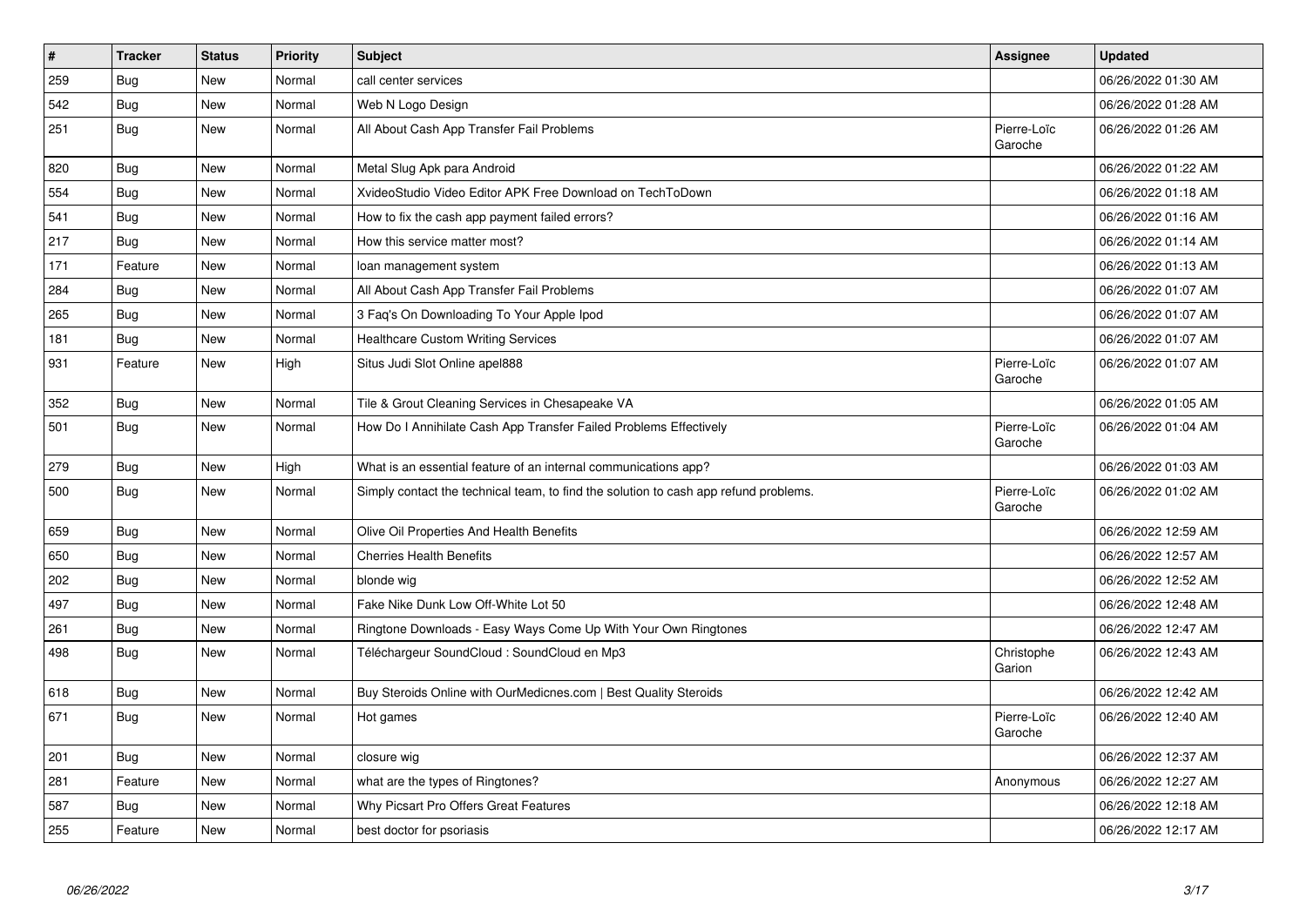| $\vert$ # | <b>Tracker</b> | <b>Status</b> | <b>Priority</b> | Subject                                                                                | Assignee               | <b>Updated</b>      |
|-----------|----------------|---------------|-----------------|----------------------------------------------------------------------------------------|------------------------|---------------------|
| 602       | Bug            | New           | Normal          | Best Essay Writing Service UK                                                          | Pierre-Loïc<br>Garoche | 06/26/2022 12:16 AM |
| 563       | Bug            | New           | Normal          | Understanding the Difference Between Free and Paid Mod Apks                            |                        | 06/26/2022 12:15 AM |
| 708       | <b>Bug</b>     | <b>New</b>    | Normal          | Efficient ways to proceed with the cash app dispute process?                           |                        | 06/26/2022 12:08 AM |
| 648       | Feature        | New           | Normal          | <b>Plum Health Benefits</b>                                                            |                        | 06/26/2022 12:08 AM |
| 630       | <b>Bug</b>     | New           | Normal          | How Can I Load Cash App Card at Walmart straight away?                                 |                        | 06/26/2022 12:04 AM |
| 635       | <b>Bug</b>     | New           | Normal          | Buy Steroids Online with OurMedicnes.com   Best Quality Steroids                       |                        | 06/26/2022 12:01 AM |
| 968       | Feature        | New           | Normal          | watch nfl online free live streaming                                                   |                        | 06/25/2022 11:52 PM |
| 292       | <b>Bug</b>     | New           | Normal          | Venmo to Cash App Transfer Of Money- Explore Here                                      |                        | 06/25/2022 11:47 PM |
| 558       | Feature        | New           | Normal          | <b>Stunning Classic Sofas</b>                                                          |                        | 06/25/2022 11:46 PM |
| 214       | Feature        | New           | Normal          | Five Christmas Apps For Apple Users                                                    |                        | 06/25/2022 11:45 PM |
| 666       | <b>Bug</b>     | New           | Normal          | 470+ pages à colorier de Noël                                                          |                        | 06/25/2022 11:44 PM |
| 267       | Bug            | New           | Normal          | How To Use Internet Radio Services To Listen To Your Favorite Songs                    |                        | 06/25/2022 11:43 PM |
| 75        | <b>Bug</b>     | New           | Normal          | exception File "checks/algebraicLoop.ml", line 368, characters 16-22: Assertion failed |                        | 06/25/2022 11:42 PM |
| 482       | Bug            | <b>New</b>    | Normal          | <b>Text Window</b>                                                                     |                        | 06/25/2022 11:39 PM |
| 682       | <b>Bug</b>     | New           | Normal          | Does Facebook customer service live chat allow to speak with someone?                  |                        | 06/25/2022 11:38 PM |
| 787       | Bug            | New           | Normal          | Assured Assignment Help                                                                |                        | 06/25/2022 11:38 PM |
| 88        | Bug            | New           | Normal          | kind2 output: When for node arguments                                                  | Pierre-Loïc<br>Garoche | 06/25/2022 11:31 PM |
| 529       | Bug            | New           | Normal          | Thop TV APK - Free Download for Android                                                |                        | 06/25/2022 11:27 PM |
| 954       | <b>Bug</b>     | New           | Normal          | AZ Screen Recorder Mod                                                                 |                        | 06/25/2022 11:24 PM |
| 673       | <b>Bug</b>     | New           | Normal          | Learn the basics of pixel art - Clear grid                                             |                        | 06/25/2022 11:24 PM |
| 227       | Bug            | New           | Normal          | Cash App Help & Solutions - Here You Will Get Better Assistance                        |                        | 06/25/2022 11:21 PM |
| 197       | <b>Bug</b>     | New           | Normal          | SBL JABORANDI PLUS HAIR OIL - COMPLETE SCALP CARE (100ML)                              |                        | 06/25/2022 11:20 PM |
| 583       | <b>Bug</b>     | New           | High            | Need the Cash app customer service phone number?                                       |                        | 06/25/2022 11:18 PM |
| 477       | Bug            | New           | Normal          | What Does Online Coupon Mean?                                                          |                        | 06/25/2022 11:15 PM |
| 168       | <b>Bug</b>     | New           | Normal          | UFC 256 Live Stream Online                                                             |                        | 06/25/2022 11:12 PM |
| 742       | Bug            | New           | Normal          | How Long Does Cash App Support Take To Respond For A Better Support?                   |                        | 06/25/2022 11:00 PM |
| 479       | Bug            | New           | Normal          | Limousine Service Bellevue WA                                                          |                        | 06/25/2022 10:54 PM |
| 955       | Bug            | New           | Normal          | How Long Does Verification Take On Cash App If You Apply For The Verification?         | Christophe<br>Garion   | 06/25/2022 10:50 PM |
| 788       | <b>Bug</b>     | New           | Normal          | Intro Maker Mod APK                                                                    |                        | 06/25/2022 10:48 PM |
| 643       | Bug            | New           | Normal          | Oreo TV Apk Download                                                                   |                        | 06/25/2022 10:46 PM |
| 380       | Bug            | New           | Normal          | Moving Services in McLean VA                                                           |                        | 06/25/2022 10:36 PM |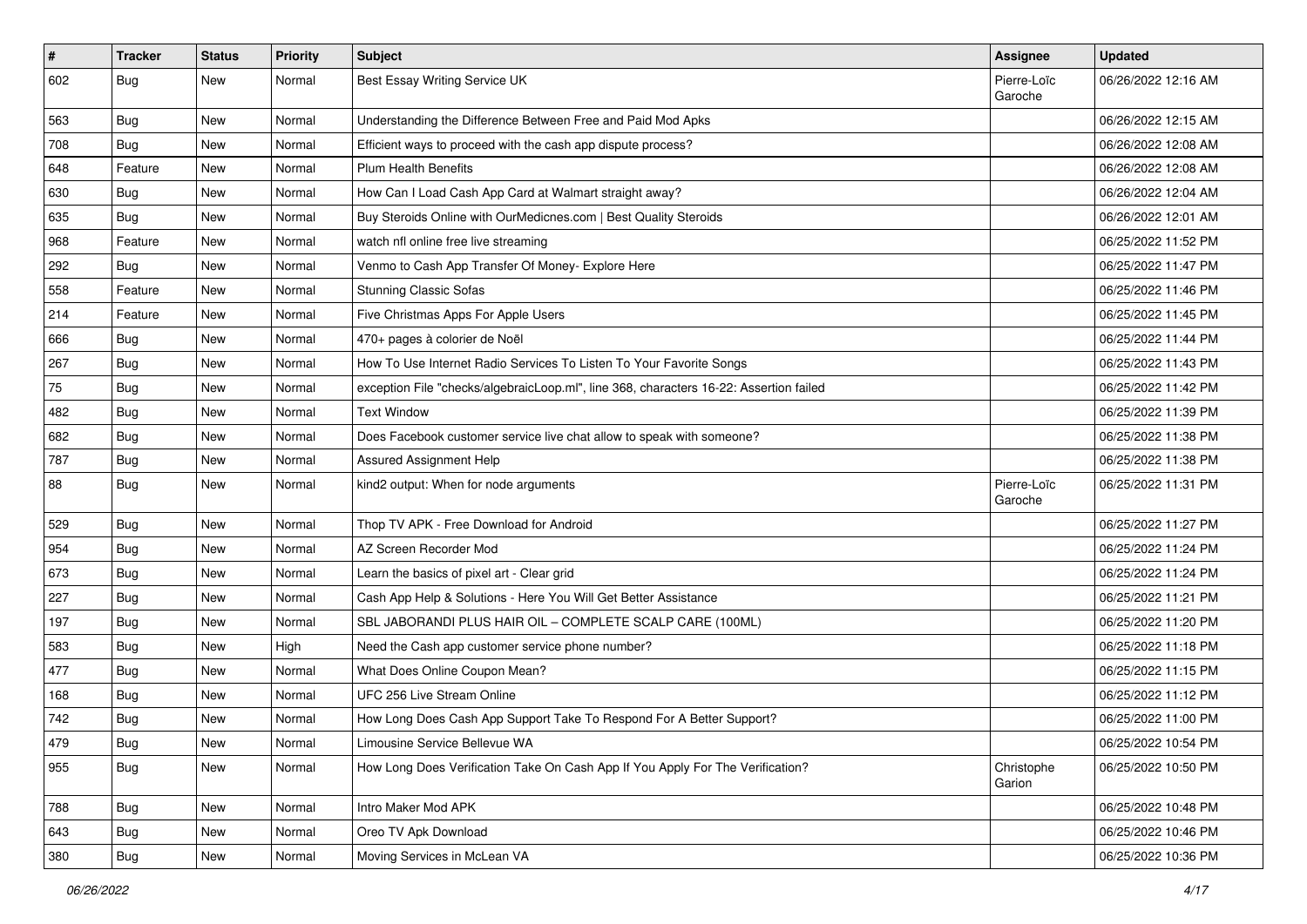| #    | <b>Tracker</b> | <b>Status</b> | <b>Priority</b> | Subject                                                                                                 | Assignee               | <b>Updated</b>      |
|------|----------------|---------------|-----------------|---------------------------------------------------------------------------------------------------------|------------------------|---------------------|
| 536  | <b>Bug</b>     | New           | Normal          | How to check the balance on the cash app card                                                           | Hamza<br>Bourbouh      | 06/25/2022 10:34 PM |
| 63   | Feature        | <b>New</b>    | Normal          | Skip normalization step in mutation generation if it possible                                           | Pierre-Loïc<br>Garoche | 06/25/2022 10:31 PM |
| 763  | Bug            | New           | High            | How to Make a Ringtone on Your iPhone                                                                   |                        | 06/25/2022 10:31 PM |
| 800  | Bug            | New           | Normal          | Who Is an ETL Engineer                                                                                  |                        | 06/25/2022 10:31 PM |
| 275  | Bug            | <b>New</b>    | Normal          | Activate Cash App Card With Or Without QR - Step By Step Guide                                          | Pierre-Loïc<br>Garoche | 06/25/2022 10:28 PM |
| 530  | <b>Bug</b>     | New           | Normal          | Cheap Assignment Writing Service UK                                                                     | Anonymous              | 06/25/2022 10:24 PM |
| 1114 | Bug            | New           | Normal          | To control the car, all you must do is click to go left or right and release the button to go straight. |                        | 06/25/2022 10:15 PM |
| 649  | Feature        | New           | Normal          | Pear Health Benefits                                                                                    |                        | 06/25/2022 10:14 PM |
| 189  | Bug            | New           | Normal          | <b>College Biology Writing Services</b>                                                                 |                        | 06/25/2022 10:12 PM |
| 956  | Bug            | New           | Normal          | <b>FNF Free Mods Online</b>                                                                             |                        | 06/25/2022 09:59 PM |
| 686  | Bug            | New           | Normal          | Welcome To The Most Demandable Mahipalpur Escorts Agency                                                |                        | 06/25/2022 09:59 PM |
| 546  | Feature        | New           | Normal          | Quickbooks Error                                                                                        |                        | 06/25/2022 09:58 PM |
| 532  | <b>Bug</b>     | New           | Normal          | My Assignment Help                                                                                      |                        | 06/25/2022 09:55 PM |
| 1106 | Bug            | New           | Normal          | How Do I Get Cash App ++ Without Confronting Any Technical Glitches?                                    |                        | 06/25/2022 09:53 PM |
| 492  | Bug            | New           | Normal          | HD Streamz MOD APK v3.5.5 (Keine Werbung)                                                               |                        | 06/25/2022 09:44 PM |
| 216  | Feature        | New           | High            | Barry Keoghan                                                                                           | Pierre-Loïc<br>Garoche | 06/25/2022 09:40 PM |
| 185  | <b>Bug</b>     | New           | Normal          | Non-Plagiarized Research Writing                                                                        |                        | 06/25/2022 09:34 PM |
| 710  | <b>Bug</b>     | New           | Normal          | Take Necessary Assistance If You Are Unable Activate Cash App Card                                      |                        | 06/25/2022 09:26 PM |
| 647  | Feature        | New           | Normal          | <b>Cranberry Health Benefits</b>                                                                        |                        | 06/25/2022 09:21 PM |
| 520  | <b>Bug</b>     | New           | Normal          | What Is The Major Role Of Cash.app/Help and Support Page?                                               |                        | 06/25/2022 09:19 PM |
| 258  | <b>Bug</b>     | New           | Normal          | Fake Nike Dunk High AMBUSH Deep Royal                                                                   |                        | 06/25/2022 09:14 PM |
| 806  | Feature        | New           | Normal          | Go everywhere thanks to mapquest driving directions                                                     |                        | 06/25/2022 09:13 PM |
| 209  | Bug            | New           | Normal          | Neglect to access old Cash App account considering message notice issue? Contact help.                  |                        | 06/25/2022 09:12 PM |
| 1103 | <b>Bug</b>     | New           | Normal          | Idle game fix bug                                                                                       |                        | 06/25/2022 09:08 PM |
| 139  | <b>Bug</b>     | New           | Normal          | relseo                                                                                                  |                        | 06/25/2022 09:04 PM |
| 979  | <b>Bug</b>     | New           | Normal          | Free Gas Cards for the Unemployed                                                                       |                        | 06/25/2022 09:02 PM |
| 513  | Bug            | New           | Normal          | Unlock cash app account using the easy steps:                                                           | Anonymous              | 06/25/2022 08:56 PM |
| 668  | <b>Bug</b>     | New           | Normal          | Get to know Cash App Refund Process here                                                                |                        | 06/25/2022 08:53 PM |
| 658  | <b>Bug</b>     | New           | Normal          | Watermelon Nutrition Facts And Health Benefits                                                          |                        | 06/25/2022 08:47 PM |
| 488  | Bug            | New           | Normal          | Quick solution to solve cash app dispute by the technical team                                          |                        | 06/25/2022 08:38 PM |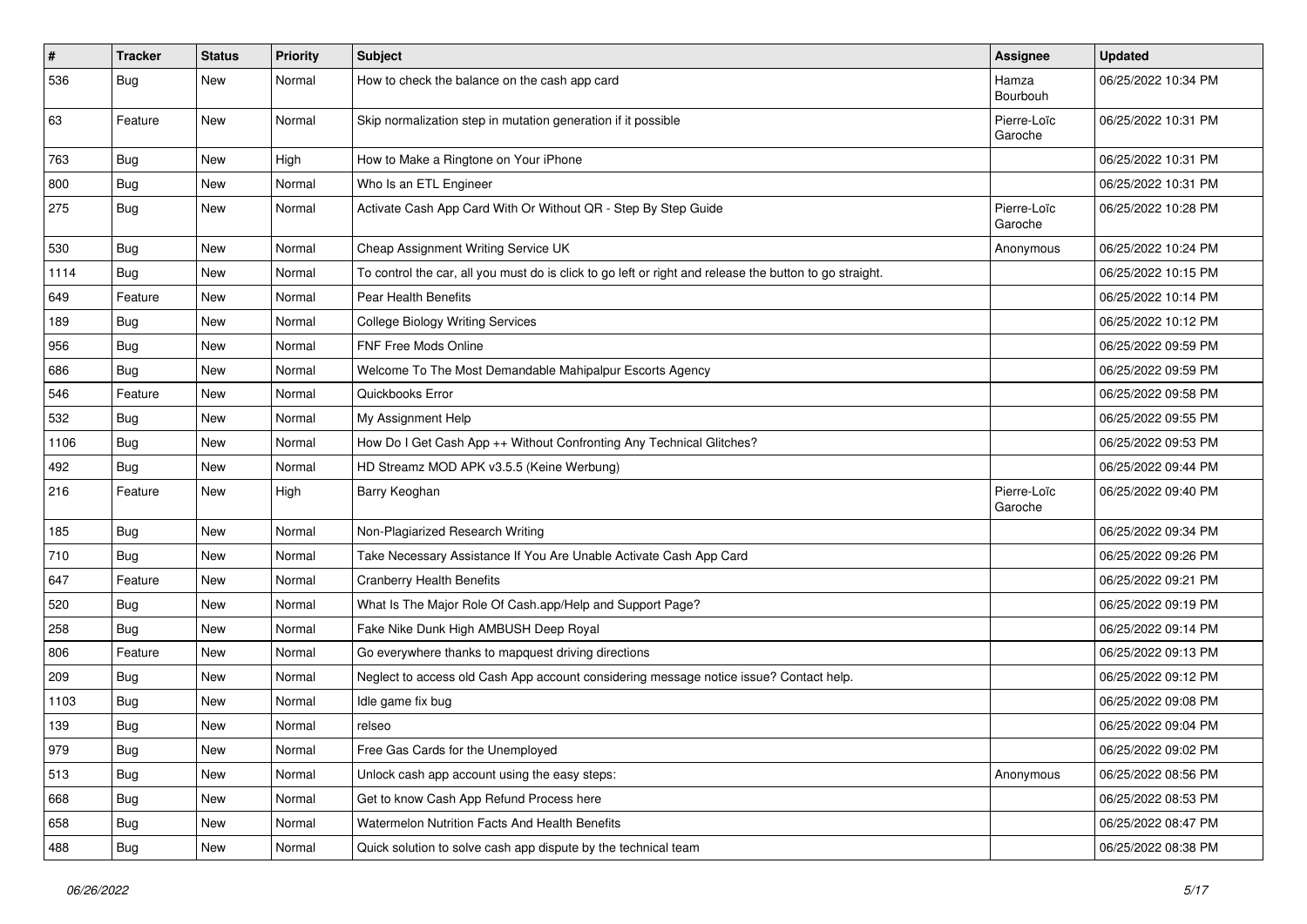| $\vert$ # | <b>Tracker</b> | <b>Status</b> | <b>Priority</b> | <b>Subject</b>                                                            | <b>Assignee</b>        | <b>Updated</b>      |
|-----------|----------------|---------------|-----------------|---------------------------------------------------------------------------|------------------------|---------------------|
| 731       | <b>Bug</b>     | New           | Normal          | Avail Of Cash App Customer Service If Unable To Down Cash App Mobile App? |                        | 06/25/2022 08:36 PM |
| 615       | <b>Bug</b>     | New           | Normal          | CheapestMedsShop   100% Safe Medicines Online in USA UK & AUS.            |                        | 06/25/2022 08:36 PM |
| 196       | Bug            | New           | Normal          | Homoeobazaar For Homeopathy Medicines                                     |                        | 06/25/2022 08:34 PM |
| 613       | Bug            | New           | Normal          | Buy Aspadol 100mg Tab Online in US, UK, AU   Erospharmacy                 |                        | 06/25/2022 08:32 PM |
| 695       | <b>Bug</b>     | New           | Normal          | Refer Listas IPTV Apk                                                     |                        | 06/25/2022 08:23 PM |
| 484       | <b>Bug</b>     | New           | Normal          | UK best essay writing service                                             |                        | 06/25/2022 08:18 PM |
| 600       | <b>Bug</b>     | New           | Normal          | Play Store Pro                                                            |                        | 06/25/2022 08:17 PM |
| 225       | Bug            | New           | Normal          | instant personal loan                                                     |                        | 06/25/2022 08:11 PM |
| 450       | Bug            | New           | Normal          | Floor Stripping Quincy MA                                                 |                        | 06/25/2022 08:06 PM |
| 552       | Feature        | New           | Normal          | Radio rfm and the benefits of radio rfm                                   |                        | 06/25/2022 08:02 PM |
| 312       | <b>Bug</b>     | New           | Normal          | Stain Protection Services in Virginia Beach VA                            |                        | 06/25/2022 07:42 PM |
| 523       | <b>Bug</b>     | New           | Normal          | What Is The Right Google Account Recovery Aid To Regain Account Access?   | Pierre-Loïc<br>Garoche | 06/25/2022 07:41 PM |
| 812       | Feature        | New           | Normal          | canon.com/ijsetup                                                         |                        | 06/25/2022 07:40 PM |
| 457       | <b>Bug</b>     | New           | Normal          | Carpet Cleaning Medford MA                                                |                        | 06/25/2022 07:36 PM |
| 183       | Bug            | New           | Normal          | Nursing Assignment Help Online                                            |                        | 06/25/2022 07:34 PM |
| 696       | Bug            | New           | Normal          | How to Install the TuMangaOnline App                                      |                        | 06/25/2022 07:31 PM |
| 525       | <b>Bug</b>     | New           | Normal          | If you don't have a QR code: How to activate cash app card in app         |                        | 06/25/2022 07:30 PM |
| 184       | Bug            | New           | Normal          | Affordable Business Writing Services                                      |                        | 06/25/2022 07:28 PM |
| 527       | Feature        | New           | Normal          | My Teachers                                                               |                        | 06/25/2022 07:28 PM |
| 704       | Bug            | New           | Normal          | Reach support team of Chime Customer Service for instant help             |                        | 06/25/2022 07:25 PM |
| 400       | Bug            | New           | Normal          | Office Moving Services in Potomac MD                                      |                        | 06/25/2022 07:17 PM |
| 1018      | <b>Bug</b>     | New           | Normal          | So erhalten Sie ein kostenloses Hörbuch                                   |                        | 06/25/2022 07:15 PM |
| 465       | <b>Bug</b>     | New           | Normal          | Carpet Cleaning Westchester MA                                            |                        | 06/25/2022 07:11 PM |
| 269       | <b>Bug</b>     | New           | Normal          | Is there such a site for app design?                                      | Anonymous              | 06/25/2022 07:09 PM |
| 524       | <b>Bug</b>     | New           | Normal          | How Does Google Account Recovery Work If Your Account Is Hacked?          |                        | 06/25/2022 07:08 PM |
| 178       | <b>Bug</b>     | New           | Normal          | transparent lace wigs                                                     |                        | 06/25/2022 07:07 PM |
| 263       | Feature        | New           | Normal          | Wrecked Car Is Nothing But A Worthless                                    | Pierre-Loïc<br>Garoche | 06/25/2022 06:59 PM |
| 336       | Bug            | New           | Normal          | Tile & Grout Cleaning Services in Norfolk VA                              |                        | 06/25/2022 06:58 PM |
| 716       | Bug            | New           | Normal          | La celebración de un BabyShower.                                          |                        | 06/25/2022 06:52 PM |
| 564       | Bug            | New           | Normal          | How To Install RepelisPlus On Your Android Phone?                         |                        | 06/25/2022 06:46 PM |
| 579       | <b>Bug</b>     | New           | Normal          | YOUR CV MAKES YOUR FIRST IMPRESSION                                       | Christophe<br>Garion   | 06/25/2022 06:46 PM |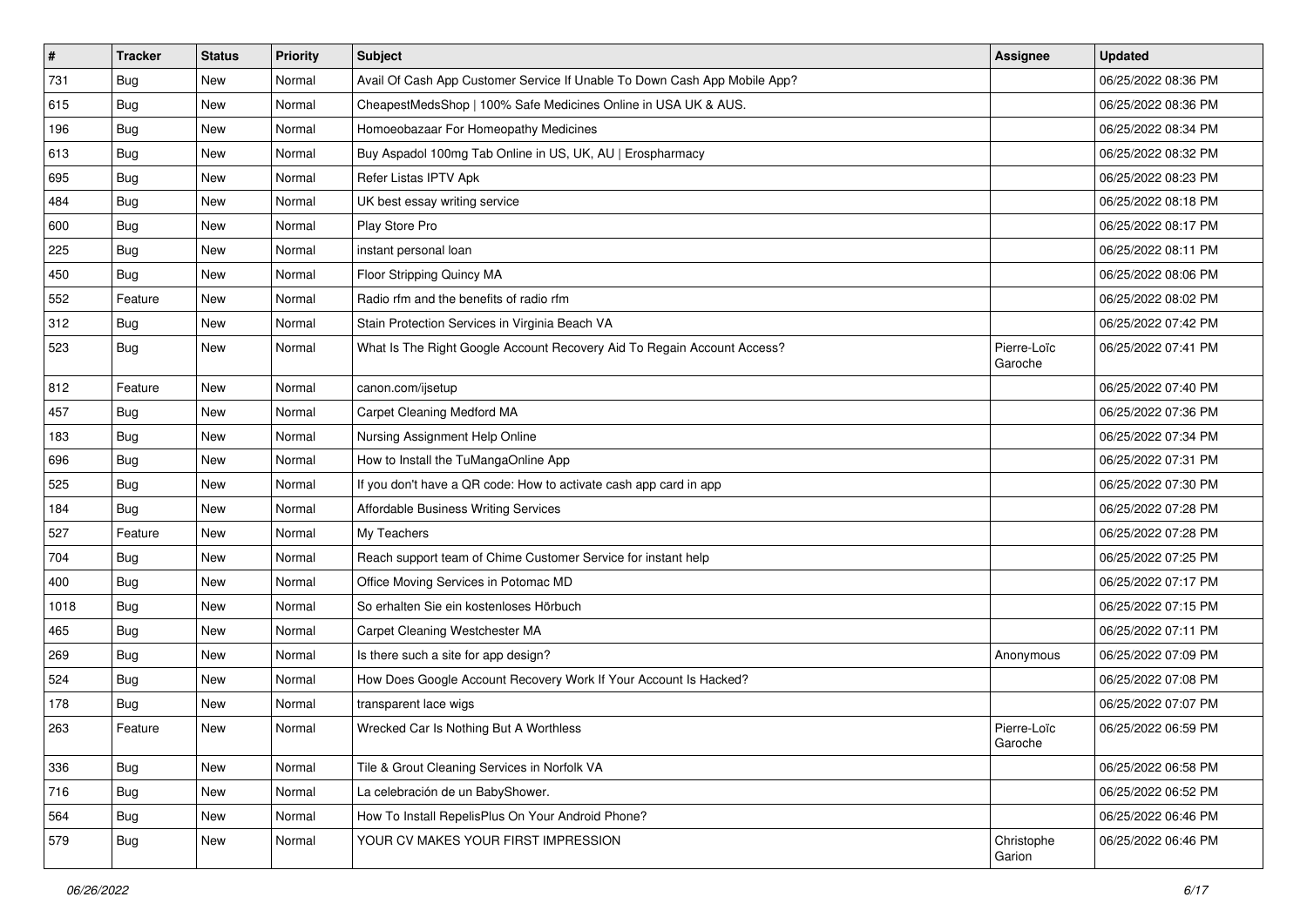| $\vert$ # | <b>Tracker</b> | <b>Status</b> | <b>Priority</b> | <b>Subject</b>                                                                   | <b>Assignee</b>        | <b>Updated</b>      |
|-----------|----------------|---------------|-----------------|----------------------------------------------------------------------------------|------------------------|---------------------|
| 246       | Bug            | New           | Normal          | The Beast App                                                                    |                        | 06/25/2022 06:42 PM |
| 345       | Bug            | <b>New</b>    | Normal          | Stain Protection Services in Chesapeake VA                                       |                        | 06/25/2022 06:38 PM |
| 233       | <b>Bug</b>     | New           | Normal          | Anauthorsway.com: My User Experience                                             |                        | 06/25/2022 06:28 PM |
| 770       | <b>Bug</b>     | New           | Normal          | Canon IJ Network Tool                                                            |                        | 06/25/2022 06:23 PM |
| 1024      | Bug            | New           | Normal          | How to choose the right broker                                                   |                        | 06/25/2022 06:23 PM |
| 1025      | Bug            | New           | Normal          | how to change the logo in wordpress                                              |                        | 06/25/2022 06:20 PM |
| 1026      | Bug            | New           | Normal          | New Puzzle Game for All Age - Dordle                                             |                        | 06/25/2022 06:17 PM |
| 1027      | Bug            | New           | Normal          | Word hurdle: Viral and Fun Online Game                                           |                        | 06/25/2022 06:13 PM |
| 526       | <b>Bug</b>     | <b>New</b>    | Normal          | Soundcloud to mp3 converter - Download Soundcloud songs                          |                        | 06/25/2022 05:36 PM |
| 567       | Bug            | New           | Normal          | Singapore assignment help                                                        |                        | 06/25/2022 05:20 PM |
| 804       | Bug            | New           | Normal          | Review                                                                           |                        | 06/25/2022 05:07 PM |
| 709       | Bug            | New           | Normal          | How To Load Cash App Card At Walmart Without Having To Face Any Hassle?          |                        | 06/25/2022 05:02 PM |
| 636       | Bug            | New           | Normal          | What is the most popular furniture color?                                        |                        | 06/25/2022 04:57 PM |
| 493       | Feature        | New           | High            | chainsaw dance                                                                   |                        | 06/25/2022 04:55 PM |
| 133       | Bug            | New           | Normal          | craftlabs                                                                        |                        | 06/25/2022 04:43 PM |
| 242       | Feature        | New           | Normal          | Descripción de Torque Pro MOD APK para Android                                   |                        | 06/25/2022 04:37 PM |
| 151       | Feature        | New           | Normal          | Law Essay Writing Service - Assignments Planet                                   |                        | 06/25/2022 04:36 PM |
| 590       | Bug            | New           | Normal          | Follow proper initiatives to check my cash app card balance:                     |                        | 06/25/2022 04:29 PM |
| 798       | Bug            | New           | Normal          | Who Is an ETL Engineer                                                           |                        | 06/25/2022 04:19 PM |
| 483       | Bug            | New           | Normal          | UK best essay writing service                                                    |                        | 06/25/2022 04:05 PM |
| 634       | Bug            | New           | Normal          | Buy Vidalista Tablets (Tadalafil) at [\$25 OFF + Free Shipping] Vidalistatablets |                        | 06/25/2022 04:00 PM |
| 598       | <b>Bug</b>     | <b>New</b>    | Normal          | Universo s / f Download                                                          |                        | 06/25/2022 03:38 PM |
| 1077      | Bug            | New           | Normal          | Les excellentes façons d'utiliser ces images                                     |                        | 06/25/2022 03:19 PM |
| 126       | Feature        | New           | Normal          | Stussy Air Force 1 replica                                                       |                        | 06/25/2022 03:19 PM |
| 653       | <b>Bug</b>     | New           | Normal          | Jujube (Jinjoles): Properties And Health Benefits                                |                        | 06/25/2022 03:18 PM |
| 735       | <b>Bug</b>     | New           | Normal          | A quick fix of how to get money back from cash app stocks                        |                        | 06/25/2022 02:59 PM |
| 575       | Feature        | New           | Low             | cheap jordan replicas for sale                                                   | Pierre-Loïc<br>Garoche | 06/25/2022 02:59 PM |
| 534       | <b>Bug</b>     | New           | Normal          | Know how to initiate cash app refund by contacting the technical team            | Pierre-Loïc<br>Garoche | 06/25/2022 02:56 PM |
| 694       | <b>Bug</b>     | New           | Normal          | How to Get Guidance On How To Cash App Withdrawal Limit?                         | Christophe<br>Garion   | 06/25/2022 02:42 PM |
| 508       | <b>Bug</b>     | New           | Normal          | hire a professional dissertation help                                            |                        | 06/25/2022 02:40 PM |
| 504       | Bug            | New           | Normal          | A beginner should always look for online Java assignment help!                   |                        | 06/25/2022 02:35 PM |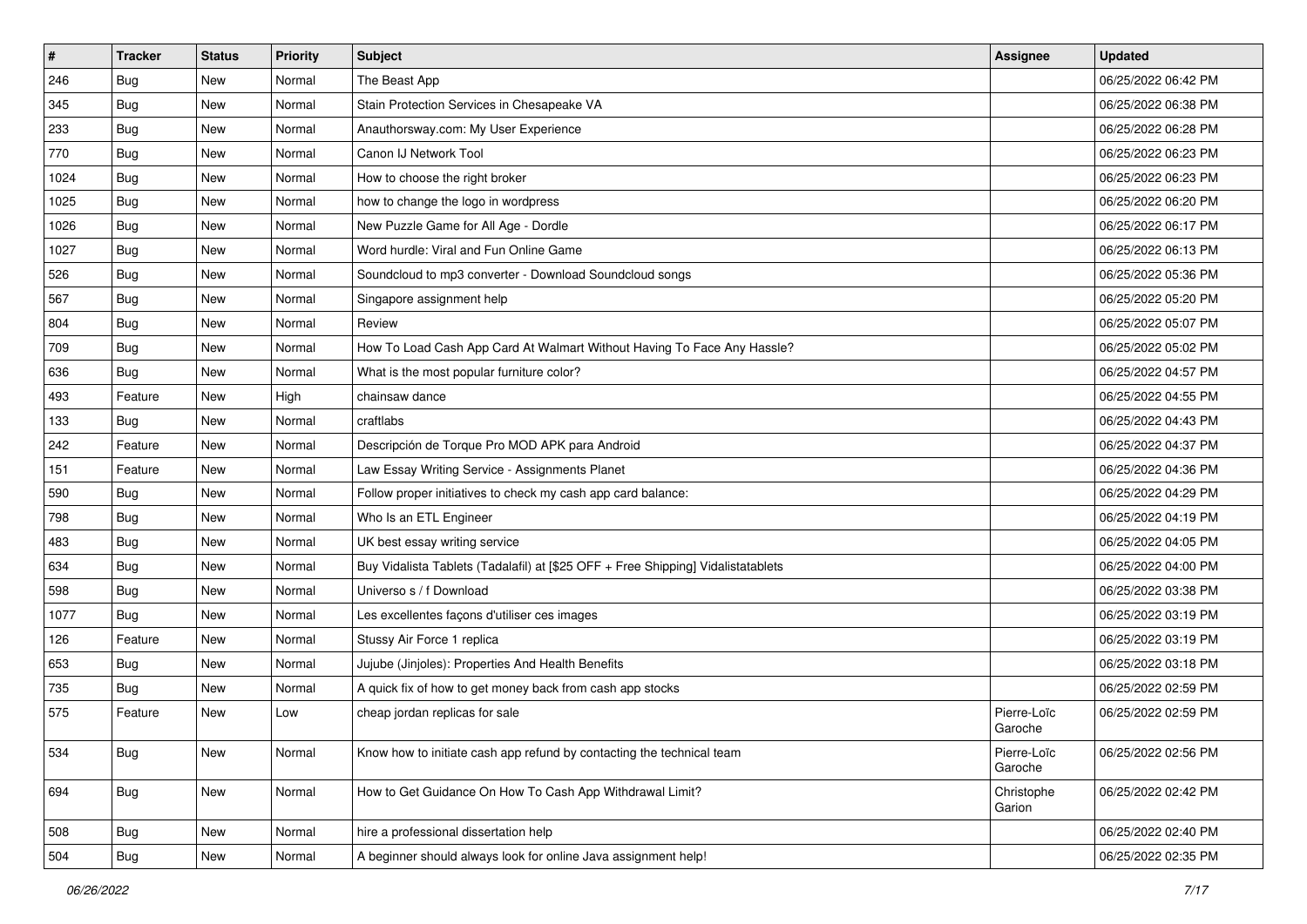| $\vert$ # | <b>Tracker</b> | <b>Status</b> | <b>Priority</b> | Subject                                                                          | Assignee               | <b>Updated</b>      |
|-----------|----------------|---------------|-----------------|----------------------------------------------------------------------------------|------------------------|---------------------|
| 234       | <b>Bug</b>     | New           | Normal          | My Personal Experience With the College Writing Services                         |                        | 06/25/2022 02:33 PM |
| 720       | Bug            | <b>New</b>    | Normal          | How does Cash App Phone Number provide a quick treatment?                        |                        | 06/25/2022 02:32 PM |
| 556       | <b>Bug</b>     | New           | Normal          | Play Game Mod Apk With Your Friends                                              |                        | 06/25/2022 02:31 PM |
| 584       | <b>Bug</b>     | New           | Normal          | Want the cash app customer service number to check balance?                      |                        | 06/25/2022 02:30 PM |
| 722       | Bug            | New           | Normal          | Vergrößern Sie Instagram-Fotos mit instazoom                                     | Christophe<br>Garion   | 06/25/2022 02:24 PM |
| 822       | <b>Bug</b>     | New           | Normal          | Dowload Your Boyfriend Game                                                      |                        | 06/25/2022 02:15 PM |
| 667       | Bug            | New           | Normal          | What Is a Ringtone?                                                              |                        | 06/25/2022 02:04 PM |
| 703       | <b>Bug</b>     | New           | Normal          | For real-time help, dial Facebook customer service number                        |                        | 06/25/2022 02:00 PM |
| 250       | Bug            | New           | Normal          | Reviews of phone ringtones                                                       |                        | 06/25/2022 01:59 PM |
| 619       | <b>Bug</b>     | New           | Normal          | Online Trusted Medicine Store in US for Health - Genericmedsupply                |                        | 06/25/2022 01:55 PM |
| 486       | <b>Bug</b>     | New           | Low             | HP Wireless Printer Setup                                                        | Anonymous              | 06/25/2022 01:34 PM |
| 490       | Bug            | New           | Normal          | Unlock cash app account by getting quick solutions from the technical executives |                        | 06/25/2022 01:20 PM |
| 190       | <b>Bug</b>     | New           | Normal          | All About Cash App Transfer Fail Problems                                        |                        | 06/25/2022 01:12 PM |
| 188       | <b>Bug</b>     | New           | Normal          | Why are university students buying assignments online?                           | Pierre-Loïc<br>Garoche | 06/25/2022 12:49 PM |
| 638       | Bug            | New           | Normal          | Run 3 game                                                                       |                        | 06/25/2022 12:48 PM |
| 669       | Feature        | New           | Normal          | Nursing Assignment Help                                                          |                        | 06/25/2022 12:41 PM |
| 797       | Bug            | New           | Normal          | Psychedelic                                                                      | Christophe<br>Garion   | 06/25/2022 12:37 PM |
| 588       | Bug            | <b>New</b>    | Normal          | YouTube Vanced Apk Manager App - Como instalá-lo                                 |                        | 06/25/2022 12:21 PM |
| 689       | Bug            | New           | Normal          | How to use twitch.tv/activate?                                                   |                        | 06/25/2022 12:12 PM |
| 715       | Bug            | New           | Normal          | Puppy Playtime Descargar gratis                                                  |                        | 06/25/2022 12:10 PM |
| 808       | Bug            | New           | Normal          | Sinnvolle Guten-Morgen-Grüße                                                     |                        | 06/25/2022 12:09 PM |
| 347       | Bug            | New           | Normal          | Eco/Green Cleaning Services in Chesapeake VA                                     |                        | 06/25/2022 12:06 PM |
| 723       | Bug            | New           | High            | The best horror game in 2021                                                     | Christophe<br>Garion   | 06/25/2022 11:56 AM |
| 805       | Bug            | New           | Normal          | Ketamine Online Store                                                            | Christophe<br>Garion   | 06/25/2022 11:28 AM |
| 789       | Bug            | New           | Normal          | Full version                                                                     |                        | 06/25/2022 11:26 AM |
| 777       | Bug            | New           | Normal          | Obtain driving instructions using Google Maps.                                   |                        | 06/25/2022 11:21 AM |
| 173       | Feature        | New           | Normal          | private limited company registration                                             |                        | 06/25/2022 11:13 AM |
| 683       | Feature        | New           | Normal          | Game creation                                                                    |                        | 06/25/2022 11:12 AM |
| 687       | Bug            | New           | Normal          | How to use twitch.tv/activate?                                                   |                        | 06/25/2022 10:58 AM |
| 724       | Bug            | New           | Normal          | Dial Chime Customer support number for a quick response                          |                        | 06/25/2022 10:58 AM |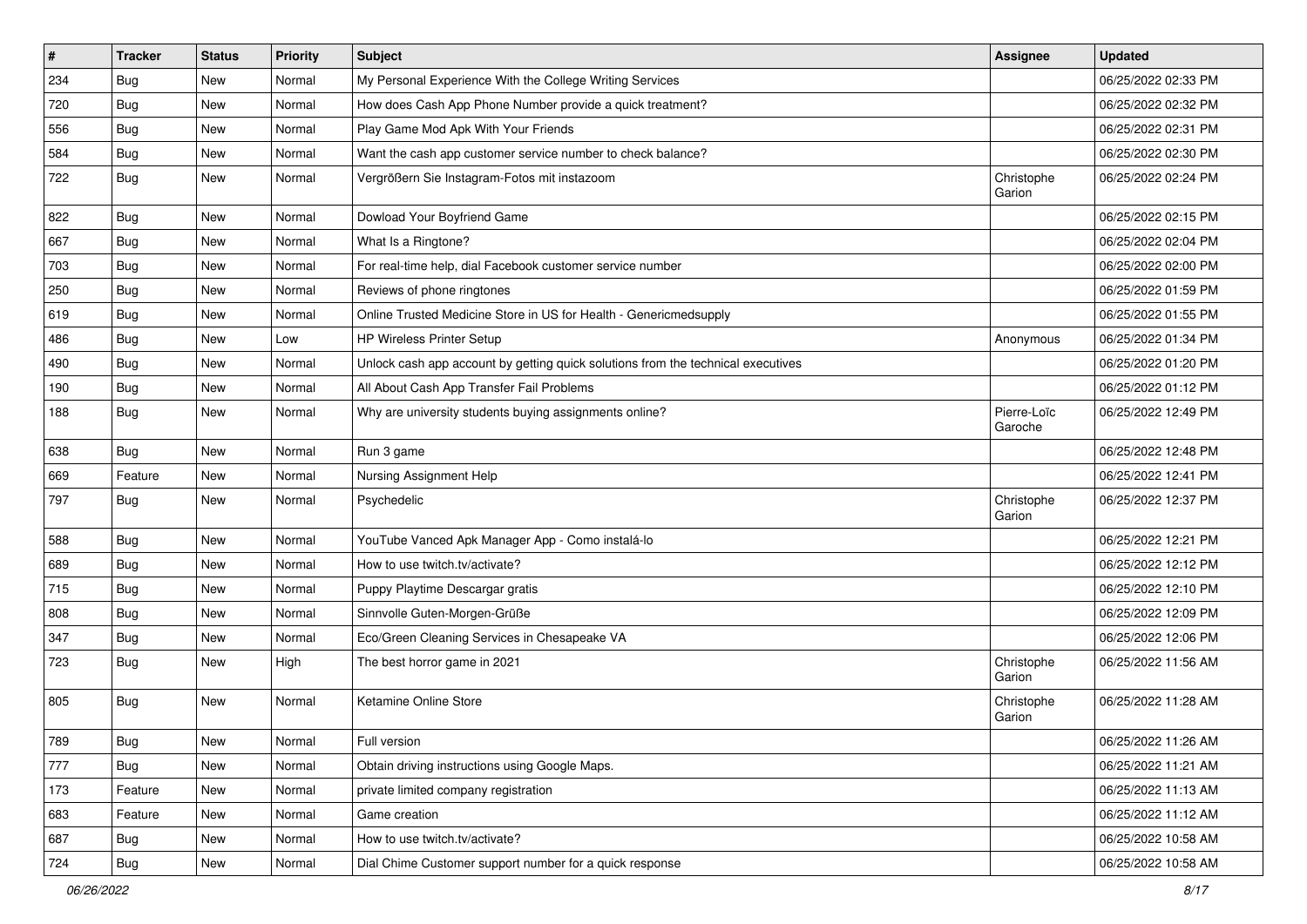| $\vert$ # | <b>Tracker</b> | <b>Status</b> | <b>Priority</b> | Subject                                                                                                                                                                                                                                                               | <b>Assignee</b>        | <b>Updated</b>      |
|-----------|----------------|---------------|-----------------|-----------------------------------------------------------------------------------------------------------------------------------------------------------------------------------------------------------------------------------------------------------------------|------------------------|---------------------|
| 538       | <b>Bug</b>     | New           | Normal          | Will cash app refund money if scammed quickly?                                                                                                                                                                                                                        |                        | 06/25/2022 10:20 AM |
| 518       | <b>Bug</b>     | <b>New</b>    | Normal          | How To Check The Balance Of Cash App Account By Taking Cash App Support?                                                                                                                                                                                              |                        | 06/25/2022 10:09 AM |
| 765       | Bug            | New           | Normal          | Follow proper initiatives to check my cash app                                                                                                                                                                                                                        |                        | 06/25/2022 10:08 AM |
| 239       | <b>Bug</b>     | New           | Normal          | Algunas características más de Choices MOD APK                                                                                                                                                                                                                        |                        | 06/25/2022 10:05 AM |
| 143       | Bug            | New           | Normal          | Bob lace front wigs                                                                                                                                                                                                                                                   |                        | 06/25/2022 10:05 AM |
| 641       | Bug            | New           | Normal          | Get Best Economics Dissertation Writing Service                                                                                                                                                                                                                       |                        | 06/25/2022 10:04 AM |
| 672       | Bug            | New           | Normal          | The easiest way to delete ringtones on iPhone                                                                                                                                                                                                                         |                        | 06/25/2022 10:02 AM |
| 138       | <b>Bug</b>     | New           | Normal          | own-sweethome                                                                                                                                                                                                                                                         |                        | 06/25/2022 09:59 AM |
| 593       | <b>Bug</b>     | New           | Normal          | Eiffel Spark Ultimate C2 SN series is a fully synthetic range of advanced performance engine oils blended in high<br>performance fully synthetic (PAO - polyalphaolefin) basestocks fortified with advanced technology additive<br>system, specifically formulated to |                        | 06/25/2022 09:51 AM |
| 711       | Bug            | <b>New</b>    | Normal          | Human Fall Flat Apk Download                                                                                                                                                                                                                                          |                        | 06/25/2022 09:44 AM |
| 740       | Feature        | New           | Normal          | Online Thesis Help USA                                                                                                                                                                                                                                                |                        | 06/25/2022 09:42 AM |
| 1126      | <b>Bug</b>     | New           | Normal          | 1PLSD                                                                                                                                                                                                                                                                 |                        | 06/25/2022 09:36 AM |
| 218       | Bug            | New           | Normal          | <b>Popular Educational trends</b>                                                                                                                                                                                                                                     |                        | 06/25/2022 09:30 AM |
| 474       | Bug            | New           | Normal          | Floor Waxing Arlington MA                                                                                                                                                                                                                                             |                        | 06/25/2022 09:26 AM |
| 519       | <b>Bug</b>     | New           | Normal          | Are you finding online UK Assignment writers?                                                                                                                                                                                                                         |                        | 06/25/2022 08:58 AM |
| 569       | Bug            | New           | Normal          | What is the incoming and outgoing mail server for Outlook IMAP settings?                                                                                                                                                                                              | Pierre-Loïc<br>Garoche | 06/25/2022 08:53 AM |
| 505       | Bug            | <b>New</b>    | Normal          | www.trendmicro.com/activate                                                                                                                                                                                                                                           |                        | 06/25/2022 08:51 AM |
| 167       | Bug            | New           | Normal          | instant loan without documents                                                                                                                                                                                                                                        | Anonymous              | 06/25/2022 08:50 AM |
| 149       | Bug            | New           | Normal          | dftgy                                                                                                                                                                                                                                                                 |                        | 06/25/2022 07:33 AM |
| 207       | Feature        | New           | Low             | real estate lead conversion                                                                                                                                                                                                                                           |                        | 06/25/2022 07:24 AM |
| 114       | Bug            | New           | Normal          | <b>Medical Research Writing Services</b>                                                                                                                                                                                                                              |                        | 06/25/2022 07:20 AM |
| 651       | <b>Bug</b>     | <b>New</b>    | Normal          | Salmon Health Benefits                                                                                                                                                                                                                                                |                        | 06/25/2022 07:05 AM |
| 476       | Feature        | New           | High            | <b>American Airlines Reservations</b>                                                                                                                                                                                                                                 |                        | 06/25/2022 07:00 AM |
| 684       | <b>Bug</b>     | New           | Normal          | Difference between paper map and online map                                                                                                                                                                                                                           |                        | 06/25/2022 06:57 AM |
| 780       | <b>Bug</b>     | New           | Normal          | Best Whatsapp Modified APKs                                                                                                                                                                                                                                           | Pierre-Loïc<br>Garoche | 06/25/2022 06:54 AM |
| 317       | <b>Bug</b>     | New           | Normal          | Eco/Green Cleaning Services in Virginia Beach VA                                                                                                                                                                                                                      |                        | 06/25/2022 06:50 AM |
| 164       | Bug            | New           | Normal          | dfgbd                                                                                                                                                                                                                                                                 |                        | 06/25/2022 06:49 AM |
| 511       | Feature        | New           | Normal          | Fashion                                                                                                                                                                                                                                                               | Anonymous              | 06/25/2022 06:41 AM |
| 595       | <b>Bug</b>     | New           | Normal          | RFM Online - une révolution dans la gestion de l'identité numérique                                                                                                                                                                                                   |                        | 06/25/2022 06:29 AM |
| 726       | <b>Bug</b>     | New           | Normal          | Mobile Application Development Services                                                                                                                                                                                                                               |                        | 06/25/2022 06:02 AM |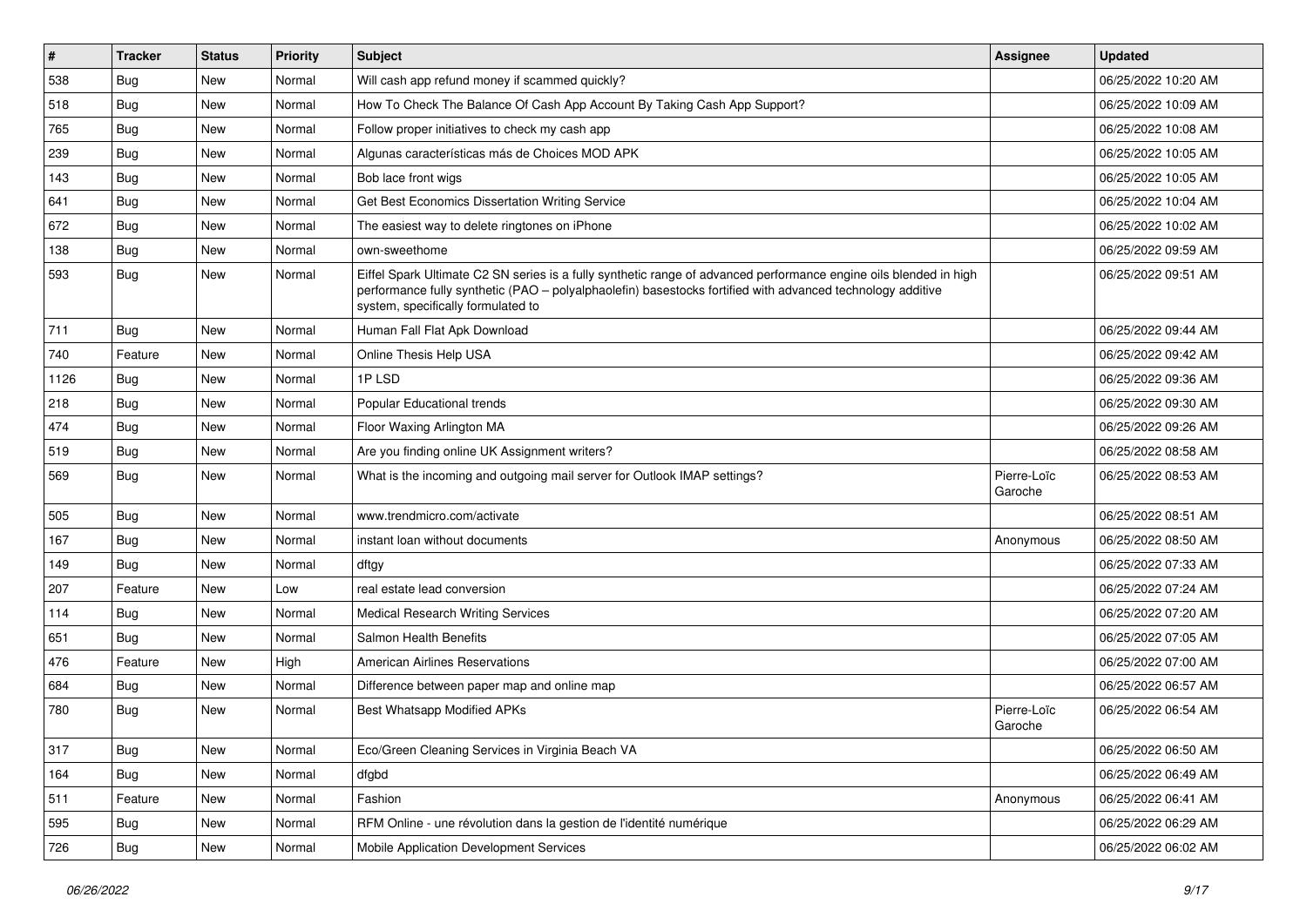| $\sharp$ | <b>Tracker</b> | <b>Status</b> | <b>Priority</b> | Subject                                                                   | <b>Assignee</b>        | <b>Updated</b>      |
|----------|----------------|---------------|-----------------|---------------------------------------------------------------------------|------------------------|---------------------|
| 697      | <b>Bug</b>     | New           | Normal          | How to Descargar Pura TV For Android                                      |                        | 06/25/2022 06:01 AM |
| 224      | Feature        | New           | Normal          | Instant Personal Loan                                                     | Pierre-Loïc<br>Garoche | 06/25/2022 05:58 AM |
| 571      | <b>Bug</b>     | New           | Normal          | How may the Cash app dispute your trade?                                  | Pierre-Loïc<br>Garoche | 06/25/2022 05:15 AM |
| 793      | Feature        | New           | Urgent          | Where can I find cheap FIFA coins?                                        | Pierre-Loïc<br>Garoche | 06/25/2022 05:05 AM |
| 769      | Bug            | New           | Normal          | check my cash app                                                         |                        | 06/25/2022 04:55 AM |
| 533      | <b>Bug</b>     | New           | Normal          | How to complete the homework assignments in economics in the easiest way? |                        | 06/25/2022 04:41 AM |
| 645      | <b>Bug</b>     | New           | Normal          | thong tin chinh xac nhat hom nay                                          |                        | 06/25/2022 04:16 AM |
| 506      | Bug            | New           | Normal          | www.trendmicro.com/activate                                               |                        | 06/25/2022 04:04 AM |
| 515      | <b>Bug</b>     | New           | Normal          | Fragment Nike Dunk High Tokyo Fake                                        |                        | 06/25/2022 03:13 AM |
| 605      | Feature        | New           | Normal          | What will the future of logo design be like?                              |                        | 06/25/2022 03:02 AM |
| 280      | Bug            | New           | Normal          | Pacific Web Design                                                        |                        | 06/25/2022 02:56 AM |
| 315      | Bug            | New           | Normal          | Dissertation help UK                                                      |                        | 06/25/2022 02:51 AM |
| 680      | Feature        | New           | Normal          | Word Jewels 2                                                             |                        | 06/25/2022 02:46 AM |
| 478      | Feature        | New           | Normal          | Is it safe to install third-party WhatsApp GB?                            |                        | 06/25/2022 02:38 AM |
| 784      | Bug            | New           | Normal          | How To Add Money On Cash App Card And Check The Funds?                    |                        | 06/25/2022 02:10 AM |
| 235      | <b>Bug</b>     | New           | Low             | HP Printer Assistant Software   Download & Install HP Assistant           |                        | 06/25/2022 02:09 AM |
| 773      | Bug            | New           | Normal          | Spades - Play online free                                                 |                        | 06/25/2022 02:00 AM |
| 113      | Bug            | New           | Normal          | ufc 254 live                                                              |                        | 06/25/2022 01:50 AM |
| 206      | <b>Bug</b>     | New           | Low             | <b>Cheap Electric Bikes</b>                                               |                        | 06/25/2022 01:44 AM |
| 690      | Bug            | New           | Normal          | campervan hire                                                            |                        | 06/25/2022 01:32 AM |
| 781      | Bug            | New           | Normal          | Free Whatsapp Group to Join                                               |                        | 06/25/2022 01:25 AM |
| 627      | <b>Bug</b>     | New           | Normal          | <b>HELO</b>                                                               |                        | 06/25/2022 01:05 AM |
| 794      | Feature        | New           | Normal          | Safe place to buy fifa coins                                              |                        | 06/25/2022 12:53 AM |
| 637      | Feature        | New           | Normal          | Why do the Outlook rules not work in my account?                          |                        | 06/25/2022 12:51 AM |
| 129      | <b>Bug</b>     | New           | Normal          | xcvgbgh                                                                   |                        | 06/25/2022 12:48 AM |
| 344      | <b>Bug</b>     | New           | Normal          | Odor Removal Services in Chesapeake VA                                    |                        | 06/25/2022 12:42 AM |
| 802      | <b>Bug</b>     | New           | Normal          | Who Is an ETL Engineer                                                    |                        | 06/25/2022 12:34 AM |
| 170      | Feature        | New           | Normal          | top mba colleges in bangalore                                             |                        | 06/25/2022 12:33 AM |
| 182      | <b>Bug</b>     | New           | Normal          | Healthcare Custom Writing Services                                        |                        | 06/25/2022 12:31 AM |
| 611      | Feature        | New           | Normal          | Buy All Modafinil & Armodafinil Tablets @Buy Modafinil US                 |                        | 06/25/2022 12:31 AM |
| 123      | <b>Bug</b>     | New           | Normal          | https://www.reddit.com/r/NRLgrandfinal2020/                               |                        | 06/25/2022 12:24 AM |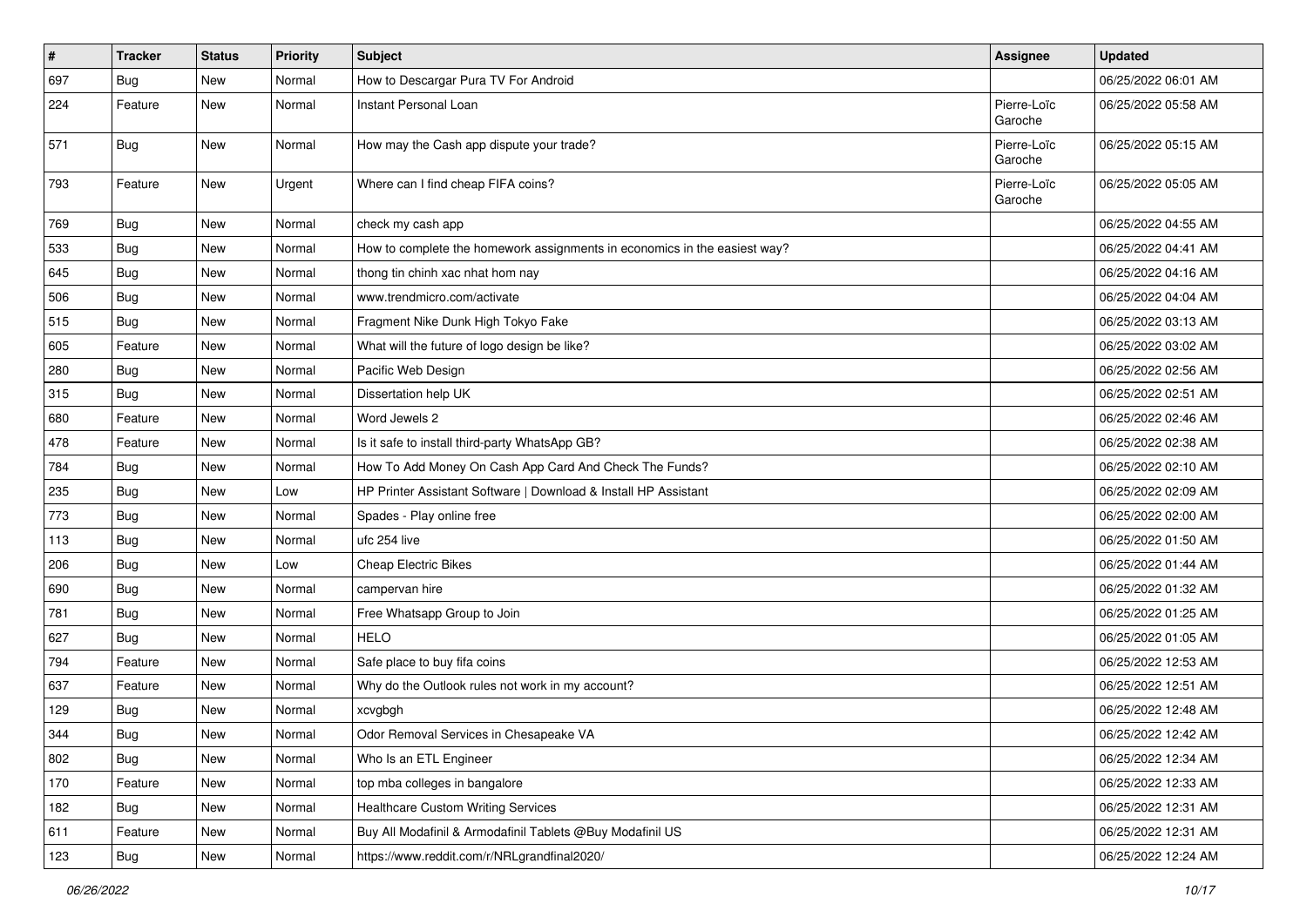| $\vert$ # | <b>Tracker</b> | <b>Status</b> | Priority | Subject                                                                                                      | <b>Assignee</b>        | <b>Updated</b>      |
|-----------|----------------|---------------|----------|--------------------------------------------------------------------------------------------------------------|------------------------|---------------------|
| 240       | Feature        | New           | Normal   | Juego interesante de Dragon Ball Legends MOD APK                                                             |                        | 06/25/2022 12:21 AM |
| 489       | <b>Bug</b>     | New           | Normal   | Get cash app refund instantly if sent to the wrong person                                                    |                        | 06/25/2022 12:09 AM |
| 809       | <b>Bug</b>     | New           | Normal   | Smash Karts - immerse yourself in the exciting race                                                          |                        | 06/24/2022 11:37 PM |
| 128       | Bug            | New           | Normal   | dfgbd                                                                                                        |                        | 06/24/2022 11:28 PM |
| 565       | Bug            | New           | Normal   | How To Install RepelisPlus On Your Android Phone?                                                            |                        | 06/24/2022 11:27 PM |
| 610       | Feature        | New           | Normal   | CheapestMedsShop 100% Safe Medicines Online in USA UK & AUS.                                                 |                        | 06/24/2022 11:23 PM |
| 801       | <b>Bug</b>     | New           | Normal   | Who Is an ETL Engineer                                                                                       |                        | 06/24/2022 11:18 PM |
| 210       | Bug            | New           | Normal   | Issue with check symbol in Cash App? Dial assist number with calling Cash App customer service phone number. |                        | 06/24/2022 10:52 PM |
| 316       | <b>Bug</b>     | New           | Normal   | Finden Sie den besten Klingelton für Ihr Telefon                                                             |                        | 06/24/2022 10:28 PM |
| 674       | <b>Bug</b>     | New           | Normal   | The best game in 2021                                                                                        | Pierre-Loïc<br>Garoche | 06/24/2022 10:05 PM |
| 247       | Bug            | New           | Normal   | best 4 Channel Amp                                                                                           |                        | 06/24/2022 09:44 PM |
| 721       | Bug            | New           | Normal   | Cómo instalar un Mod Apk                                                                                     |                        | 06/24/2022 09:39 PM |
| 707       | <b>Bug</b>     | New           | Normal   | Why Accounting Assignments Are Beneficial For The Students?                                                  | Pierre-Loïc<br>Garoche | 06/24/2022 09:16 PM |
| 589       | <b>Bug</b>     | New           | Normal   | How can I get the cash app phone number of customer support?                                                 |                        | 06/24/2022 08:57 PM |
| 568       | <b>Bug</b>     | New           | Normal   | Instale a versão mais recente do YouTube Premium                                                             |                        | 06/24/2022 08:51 PM |
| 623       | Bug            | New           | Normal   | Listen to online radio stations for mobile phones                                                            |                        | 06/24/2022 08:21 PM |
| 640       | <b>Bug</b>     | New           | Normal   | play game with me                                                                                            |                        | 06/24/2022 08:20 PM |
| 759       | <b>Bug</b>     | New           | Normal   | Canon IJ Network Tool                                                                                        | Pierre-Loïc<br>Garoche | 06/24/2022 08:18 PM |
| 537       | Bug            | New           | Normal   | Get tech assistance with customer support on ATT Yahoo email login issue.                                    |                        | 06/24/2022 08:07 PM |
| 664       | <b>Bug</b>     | New           | Normal   | Tea TV Apk Download - The Best Way to Watch Movies Offline                                                   |                        | 06/24/2022 08:01 PM |
| 629       | Bug            | New           | Normal   | How Can I Load Cash App Card at Walmart straight away?                                                       |                        | 06/24/2022 07:55 PM |
| 719       | <b>Bug</b>     | New           | Normal   | How Do I Send \$5000 Through Cash App Account With Ease?                                                     |                        | 06/24/2022 07:15 PM |
| 622       | Bug            | New           | Normal   | CheapestMedsShop   100% Safe Medicines Online in UK & AUS.                                                   |                        | 06/24/2022 07:10 PM |
| 549       | <b>Bug</b>     | New           | Normal   | Radio Luisteren                                                                                              |                        | 06/24/2022 07:01 PM |
| 555       | <b>Bug</b>     | New           | Normal   | web design development in hyderabad                                                                          |                        | 06/24/2022 06:49 PM |
| 150       | Bug            | New           | Normal   | dfgh                                                                                                         |                        | 06/24/2022 06:46 PM |
| 231       | Bug            | New           | Normal   | Is the ringtone download difficult or not?                                                                   | Pierre-Loïc<br>Garoche | 06/24/2022 06:35 PM |
| 522       | Feature        | New           | Normal   | Can You Check App Limits, If Cash app won't let me send money?                                               |                        | 06/24/2022 06:33 PM |
| 574       | <b>Bug</b>     | New           | Normal   | How to fix the Epson printer offline issue due to a wired connection?                                        |                        | 06/24/2022 06:23 PM |
| 604       | Bug            | New           | Normal   | Idle Game Online                                                                                             |                        | 06/24/2022 06:16 PM |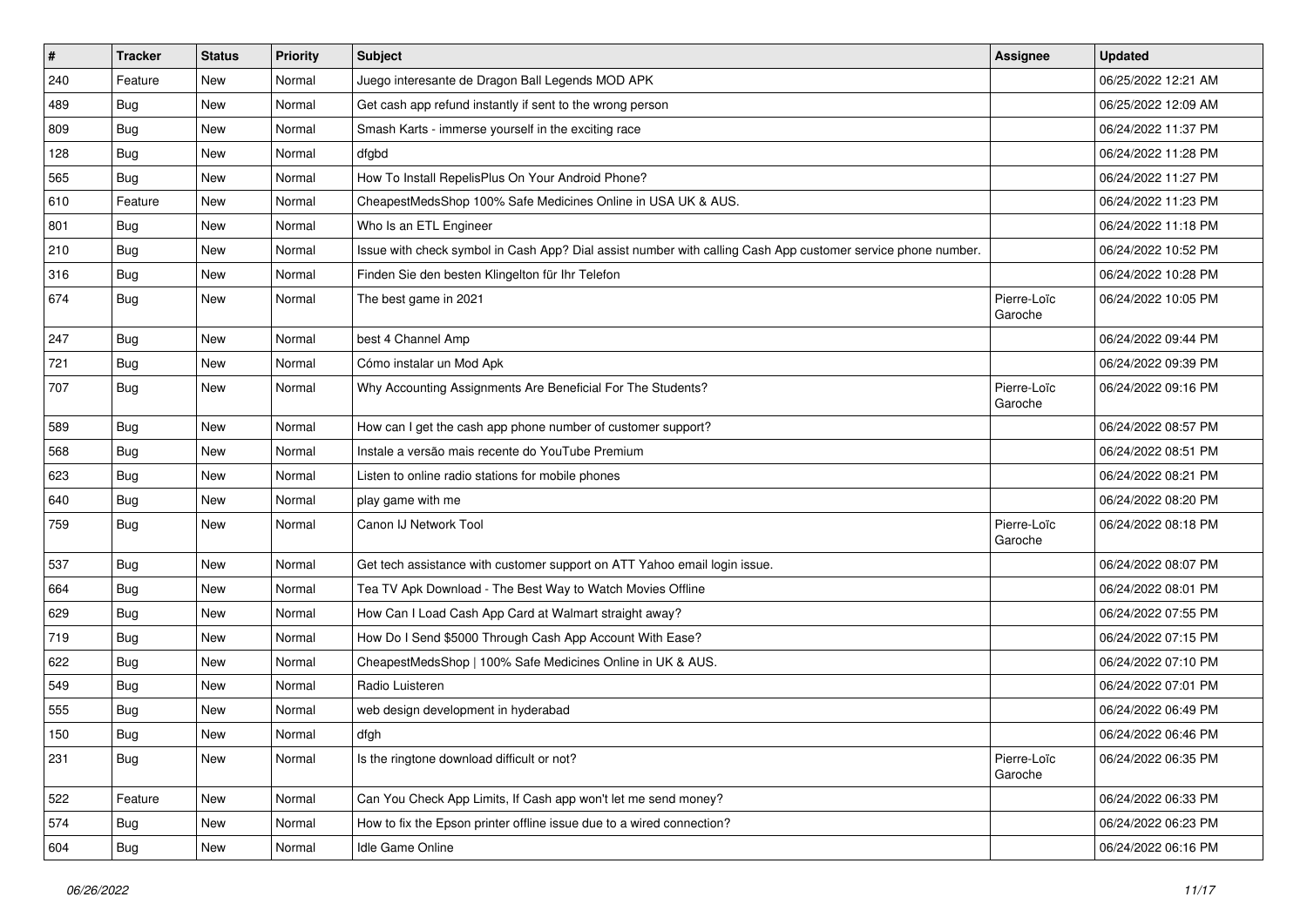| $\vert$ # | <b>Tracker</b> | <b>Status</b> | <b>Priority</b> | Subject                                                                          | <b>Assignee</b>        | <b>Updated</b>      |
|-----------|----------------|---------------|-----------------|----------------------------------------------------------------------------------|------------------------|---------------------|
| 473       | <b>Bug</b>     | New           | Normal          | Floor Stripping Arlington MA                                                     |                        | 06/24/2022 06:14 PM |
| 257       | Bug            | New           | Normal          | Best latte machines                                                              |                        | 06/24/2022 06:11 PM |
| 470       | Bug            | New           | Normal          | Commercial Floor Cleaning Westchester MA                                         |                        | 06/24/2022 06:00 PM |
| 461       | <b>Bug</b>     | New           | Normal          | Germs Removal Medford MA                                                         |                        | 06/24/2022 05:59 PM |
| 547       | Bug            | New           | Normal          | Get rid of the issue of cash app down by calling experts.                        |                        | 06/24/2022 05:42 PM |
| 764       | <b>Bug</b>     | New           | Normal          | What is available to see what I can watch HBO Max?                               |                        | 06/24/2022 05:42 PM |
| 577       | <b>Bug</b>     | New           | Normal          | Follow these easy steps to make Admiral Casino Login                             |                        | 06/24/2022 05:34 PM |
| 603       | Bug            | New           | Normal          | Premiere gratuito da lista de IPTV                                               |                        | 06/24/2022 05:30 PM |
| 466       | <b>Bug</b>     | New           | Normal          | Floor Stripping Westchester MA                                                   |                        | 06/24/2022 05:26 PM |
| 193       | Bug            | New           | Normal          | 18% Discount on Homeopathic medicines                                            |                        | 06/24/2022 05:20 PM |
| 662       | <b>Bug</b>     | New           | Normal          | Oreo TV Download - The Easiest Way to Watch Live TV                              |                        | 06/24/2022 05:18 PM |
| 581       | Bug            | New           | Normal          | E-Learning Course Help                                                           |                        | 06/24/2022 05:18 PM |
| 597       | Bug            | <b>New</b>    | Normal          | Universo s / f Download                                                          |                        | 06/24/2022 05:18 PM |
| 617       | Bug            | New           | Normal          | Buy Vidalista Tablets (Tadalafil) at [\$25 OFF + Free Shipping] Vidalistatablets |                        | 06/24/2022 05:14 PM |
| 543       | Feature        | <b>New</b>    | Normal          | Get tech assistance with customer support on ATT Yahoo email login issue.        |                        | 06/24/2022 05:08 PM |
| 642       | <b>Bug</b>     | New           | Normal          | thong tin thoi tiet ngay hom nay                                                 |                        | 06/24/2022 04:48 PM |
| 118       | <b>Bug</b>     | New           | Normal          | golf                                                                             | Anonymous              | 06/24/2022 04:30 PM |
| 799       | Bug            | New           | Normal          | Who Is an ETL Engineer                                                           |                        | 06/24/2022 04:30 PM |
| 712       | Bug            | New           | Normal          | <b>Tips and Tricks</b>                                                           |                        | 06/24/2022 04:19 PM |
| 142       | Feature        | New           | Normal          | About ashimary hair                                                              |                        | 06/24/2022 04:10 PM |
| 616       | Bug            | New           | Normal          | Buy Anavar Tablets   Anavar For Sale in USA, UK & Australia                      |                        | 06/24/2022 03:52 PM |
| 115       | <b>Bug</b>     | New           | Normal          | NFL LIVE STREAM                                                                  |                        | 06/24/2022 03:52 PM |
| 578       | Feature        | New           | High            | Derrick Gore                                                                     | Pierre-Loïc<br>Garoche | 06/24/2022 03:35 PM |
| 701       | <b>Bug</b>     | New           | Normal          | Why Law Essay Helper UK is Necessary?                                            |                        | 06/24/2022 03:17 PM |
| 767       | Bug            | New           | Normal          | apkmod                                                                           |                        | 06/24/2022 03:02 PM |
| 639       | <b>Bug</b>     | New           | Normal          | thong tin chinh xac                                                              |                        | 06/24/2022 02:43 PM |
| 517       | <b>Bug</b>     | New           | Normal          | Proficient tips to take help of cash app support professionals:                  |                        | 06/24/2022 02:37 PM |
| 475       | <b>Bug</b>     | New           | Normal          | Floor Cleaning Arlington MA                                                      |                        | 06/24/2022 02:37 PM |
| 573       | <b>Bug</b>     | New           | Normal          | Experimente lo mejor en la aplicación Apk de juegos gratis                       |                        | 06/24/2022 02:32 PM |
| 132       | Bug            | New           | Normal          | concrete-everything                                                              |                        | 06/24/2022 02:24 PM |
| 771       | <b>Bug</b>     | New           | Normal          | united airlines baggage policy                                                   |                        | 06/24/2022 02:22 PM |
| 644       | Bug            | New           | Normal          | <b>TeaTV App Review</b>                                                          |                        | 06/24/2022 02:20 PM |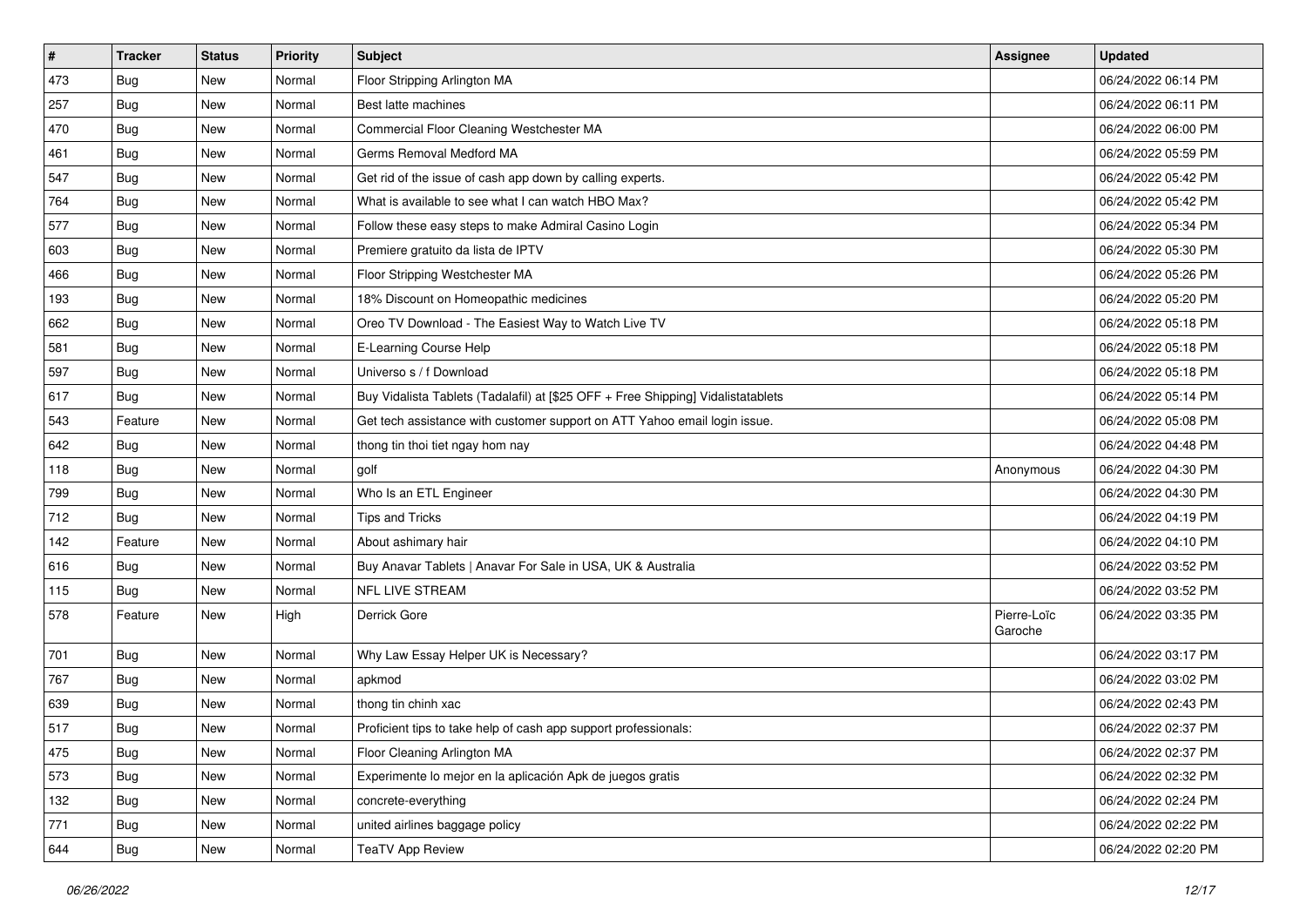| $\vert$ # | <b>Tracker</b> | <b>Status</b> | <b>Priority</b> | Subject                                                                             | <b>Assignee</b>        | <b>Updated</b>      |
|-----------|----------------|---------------|-----------------|-------------------------------------------------------------------------------------|------------------------|---------------------|
| 264       | <b>Bug</b>     | New           | Normal          | We Buy Your Unwanted Car                                                            | Corentin<br>Lauverjat  | 06/24/2022 02:19 PM |
| 200       | Bug            | New           | Normal          | uiopi[o                                                                             |                        | 06/24/2022 02:10 PM |
| 814       | <b>Bug</b>     | New           | Normal          | Stage Fright Cure                                                                   | Pierre-Loïc<br>Garoche | 06/24/2022 02:07 PM |
| 516       | <b>Bug</b>     | New           | Normal          | Does Cash App Help To Get Cash App Refund Without Any Interruption?                 |                        | 06/24/2022 01:56 PM |
| 628       | <b>Bug</b>     | New           | Normal          | CV reviewing services!                                                              |                        | 06/24/2022 01:53 PM |
| 657       | <b>Bug</b>     | New           | Normal          | Coconut Nutrition Facts And Health Benefits                                         |                        | 06/24/2022 01:49 PM |
| 140       | Bug            | New           | Normal          | sugarbalanceusa                                                                     |                        | 06/24/2022 01:40 PM |
| 782       | <b>Bug</b>     | New           | Normal          | Comment faire une sonnerie téléphonique                                             |                        | 06/24/2022 01:32 PM |
| 803       | Feature        | New           | High            | Ketamine Online Store                                                               | Pierre-Loïc<br>Garoche | 06/24/2022 01:24 PM |
| 572       | Feature        | New           | Normal          | New features of WhatsApp Plus on Android phones                                     | Pierre-Loïc<br>Garoche | 06/24/2022 12:59 PM |
| 665       | Feature        | New           | Normal          | Look for a dedicated help with finance assignment                                   |                        | 06/24/2022 12:47 PM |
| 116       | Bug            | New           | Normal          | aertaeyg                                                                            |                        | 06/24/2022 12:43 PM |
| 481       | <b>Bug</b>     | New           | Normal          | Nur Online Shop                                                                     |                        | 06/24/2022 12:42 PM |
| 772       | <b>Bug</b>     | New           | Normal          | united airlines baggage policy                                                      |                        | 06/24/2022 12:30 PM |
| 717       | Bug            | New           | Normal          | Disney Plus Apk - Watch Movies and TV Shows on Your Device                          |                        | 06/24/2022 12:00 PM |
| 592       | <b>Bug</b>     | New           | Normal          | Deezer Premium APK - Baixe músicas de qualquer lugar do mundo de graça              |                        | 06/24/2022 12:00 PM |
| 521       | Feature        | New           | Normal          | Check out the Cash app Card balance for an overdraft.                               | Pierre-Loïc<br>Garoche | 06/24/2022 11:26 AM |
| 561       | Bug            | <b>New</b>    | Normal          | Enjoy the Full YouTube Premium Experience With YouTube Premium Membership           |                        | 06/24/2022 11:10 AM |
| 599       | Bug            | New           | Normal          | Do you know how to delete cash app account from your computer?                      |                        | 06/24/2022 10:42 AM |
| 1102      | <b>Bug</b>     | New           | Normal          | Charlottesville Travel Guide?                                                       |                        | 06/24/2022 10:10 AM |
| 559       | Bug            | New           | High            | What Are Permission For Applications like Facebook Sending MMS?                     |                        | 06/24/2022 10:07 AM |
| 285       | <b>Bug</b>     | New           | Normal          | Have you ever written an essay?                                                     |                        | 06/24/2022 09:38 AM |
| 1125      | <b>Bug</b>     | New           | Normal          | What is Wordscapes?                                                                 |                        | 06/24/2022 09:05 AM |
| 661       | <b>Bug</b>     | New           | Normal          | Turbo VPN MOD APK Download                                                          |                        | 06/24/2022 08:51 AM |
| 762       | Bug            | New           | Normal          | How To Add Money To A Cash App Card If Struggling With Low Amount?                  |                        | 06/24/2022 07:48 AM |
| 736       | Bug            | New           | Normal          | I Want to Edit in My Website (transfer-factor.net) Unfortunately, Unable to Edit It |                        | 06/24/2022 07:32 AM |
| 1100      | Feature        | New           | Low             | Food Products                                                                       | Pierre-Loïc<br>Garoche | 06/24/2022 07:28 AM |
| 678       | Bug            | New           | Normal          | How to be a winner in buidnow gg                                                    |                        | 06/24/2022 06:57 AM |
| 725       | Feature        | New           | Normal          | What are memo writing services design                                               |                        | 06/24/2022 06:24 AM |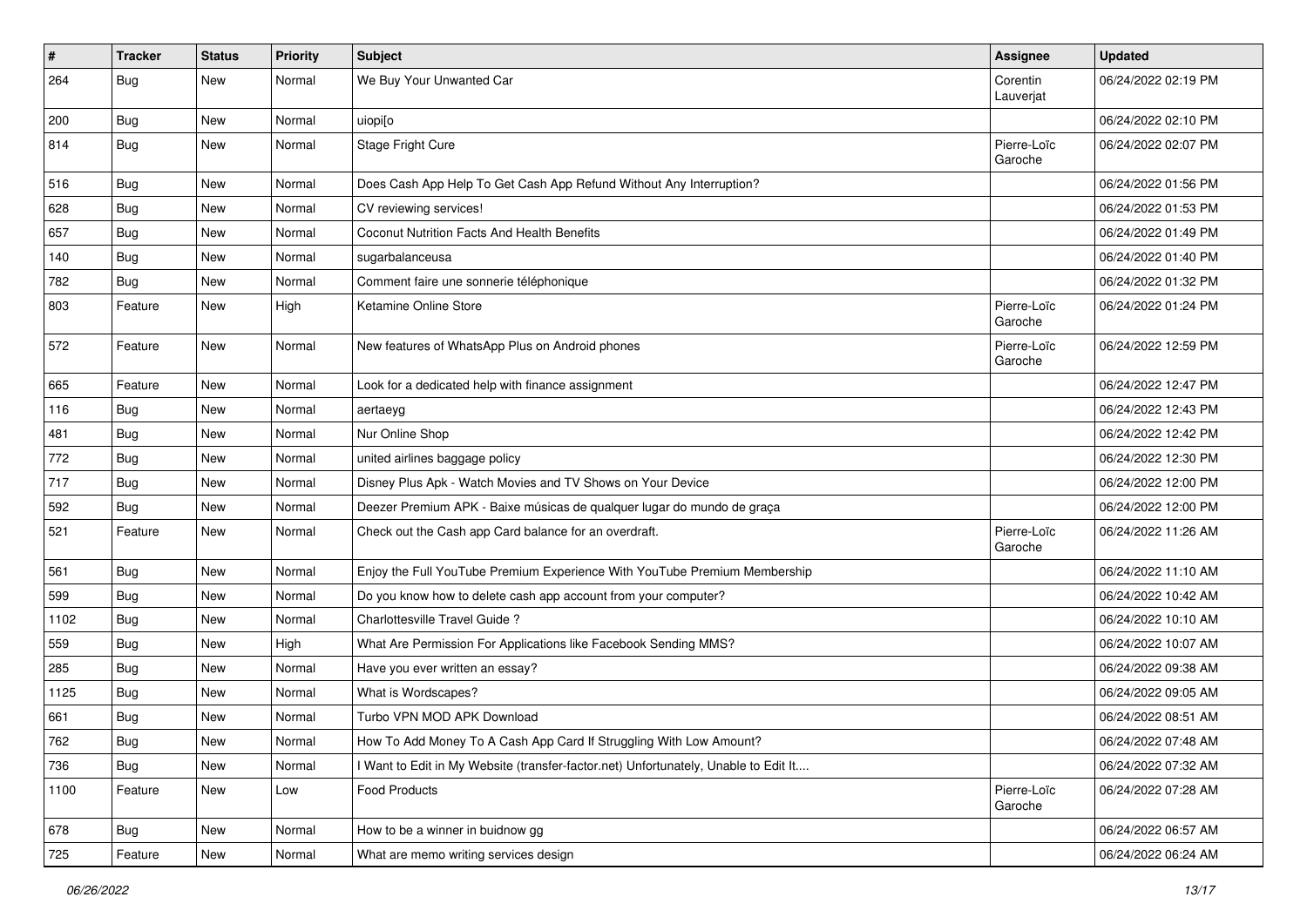| #    | <b>Tracker</b> | <b>Status</b> | Priority | Subject                                                                             | Assignee               | <b>Updated</b>      |
|------|----------------|---------------|----------|-------------------------------------------------------------------------------------|------------------------|---------------------|
| 655  | <b>Bug</b>     | New           | Normal   | Eggplant Health Benefits                                                            |                        | 06/24/2022 05:17 AM |
| 1124 | <b>Bug</b>     | New           | Normal   | Cookie clicker unblocked                                                            |                        | 06/24/2022 05:14 AM |
| 688  | <b>Bug</b>     | New           | Normal   | How to use twitch.tv/activate?                                                      |                        | 06/24/2022 04:16 AM |
| 1123 | <b>Bug</b>     | New           | Normal   | Where To Watch FIFA World Cup 2022                                                  |                        | 06/24/2022 03:51 AM |
| 761  | <b>Bug</b>     | New           | Normal   | What is it about basketball that makes it so popular in the United States?          | Corentin<br>Lauverjat  | 06/24/2022 03:48 AM |
| 134  | <b>Bug</b>     | New           | Normal   | wisegolfers                                                                         |                        | 06/24/2022 03:34 AM |
| 222  | Bug            | New           | Normal   | Social Profile links                                                                |                        | 06/24/2022 02:53 AM |
| 609  | Bug            | New           | High     | Online Trusted Medicine Store in US for Health - Genericmedsupply                   |                        | 06/24/2022 01:44 AM |
| 933  | <b>Bug</b>     | <b>New</b>    | Normal   | How Can I Watch Movies on My Mobile Phone                                           |                        | 06/24/2022 12:55 AM |
| 172  | Feature        | New           | Normal   | pgdm colleges in bangalore                                                          |                        | 06/23/2022 10:47 PM |
| 145  | <b>Bug</b>     | New           | Normal   | abdulbaissagar                                                                      |                        | 06/23/2022 10:46 PM |
| 550  | Bug            | New           | Normal   | Nederland FM - beste manieren om naar internationale radio op internet te luisteren |                        | 06/23/2022 08:56 PM |
| 656  | Bug            | New           | Normal   | Kiwi Nutrition Facts And Health Benefits                                            |                        | 06/23/2022 05:18 PM |
| 594  | Feature        | New           | Normal   | How does research proposal help online make it easy for me?                         |                        | 06/23/2022 04:40 PM |
| 1105 | Bug            | New           | High     | What is Mahjong online?                                                             |                        | 06/23/2022 04:02 PM |
| 271  | Feature        | New           | Normal   | Fashion                                                                             |                        | 06/23/2022 02:36 PM |
| 693  | Feature        | New           | Normal   | How To Get My Money Back From The Cash App To Your Wallet?                          |                        | 06/23/2022 02:32 PM |
| 816  | <b>Bug</b>     | New           | Normal   | Play Scribble io fun with everyone                                                  |                        | 06/23/2022 10:52 AM |
| 570  | Bug            | New           | Normal   | What is Sutton bank cash app customer service phone number?                         | Pierre-Loïc<br>Garoche | 06/23/2022 10:42 AM |
| 576  | Bug            | New           | Normal   | So laden Sie ein Instagram-Bild herunter                                            |                        | 06/23/2022 09:23 AM |
| 460  | Bug            | New           | Normal   | Floor Cleaning Medford MA                                                           |                        | 06/23/2022 08:39 AM |
| 815  | Bug            | New           | Normal   | how do i call cash app customer service                                             | Xavier Thirioux        | 06/23/2022 08:36 AM |
| 471  | <b>Bug</b>     | New           | Normal   | Residential Floor Cleaning Westchester MA                                           |                        | 06/23/2022 07:55 AM |
| 174  | Feature        | New           | Normal   | Digital Marketing Philadelphia                                                      |                        | 06/23/2022 07:06 AM |
| 469  | <b>Bug</b>     | New           | Normal   | Germs Removal Westchester MA                                                        |                        | 06/23/2022 06:11 AM |
| 654  | Feature        | New           | Normal   | Peach Health Benefits                                                               |                        | 06/23/2022 05:34 AM |
| 632  | Bug            | New           | Normal   | CheapestMedsShop   100% Safe Medicines Online in UK & AUS.                          |                        | 06/23/2022 05:23 AM |
| 817  | Bug            | New           | Normal   | Pacman 30th Anniversary                                                             |                        | 06/23/2022 04:51 AM |
| 874  | <b>Bug</b>     | New           | Normal   | Cómo descargar Minecraft Apk                                                        |                        | 06/23/2022 04:39 AM |
| 1122 | <b>Bug</b>     | New           | Normal   | Count the number of words on the Microsoft Word application in the phone            |                        | 06/23/2022 04:19 AM |
| 553  | <b>Bug</b>     | New           | Normal   | Cinema HD APK - Free Movie Enjoyment App on Android                                 |                        | 06/23/2022 02:21 AM |
| 313  | <b>Bug</b>     | New           | Normal   | Water Extraction Services in Virginia Beach VA                                      |                        | 06/23/2022 02:14 AM |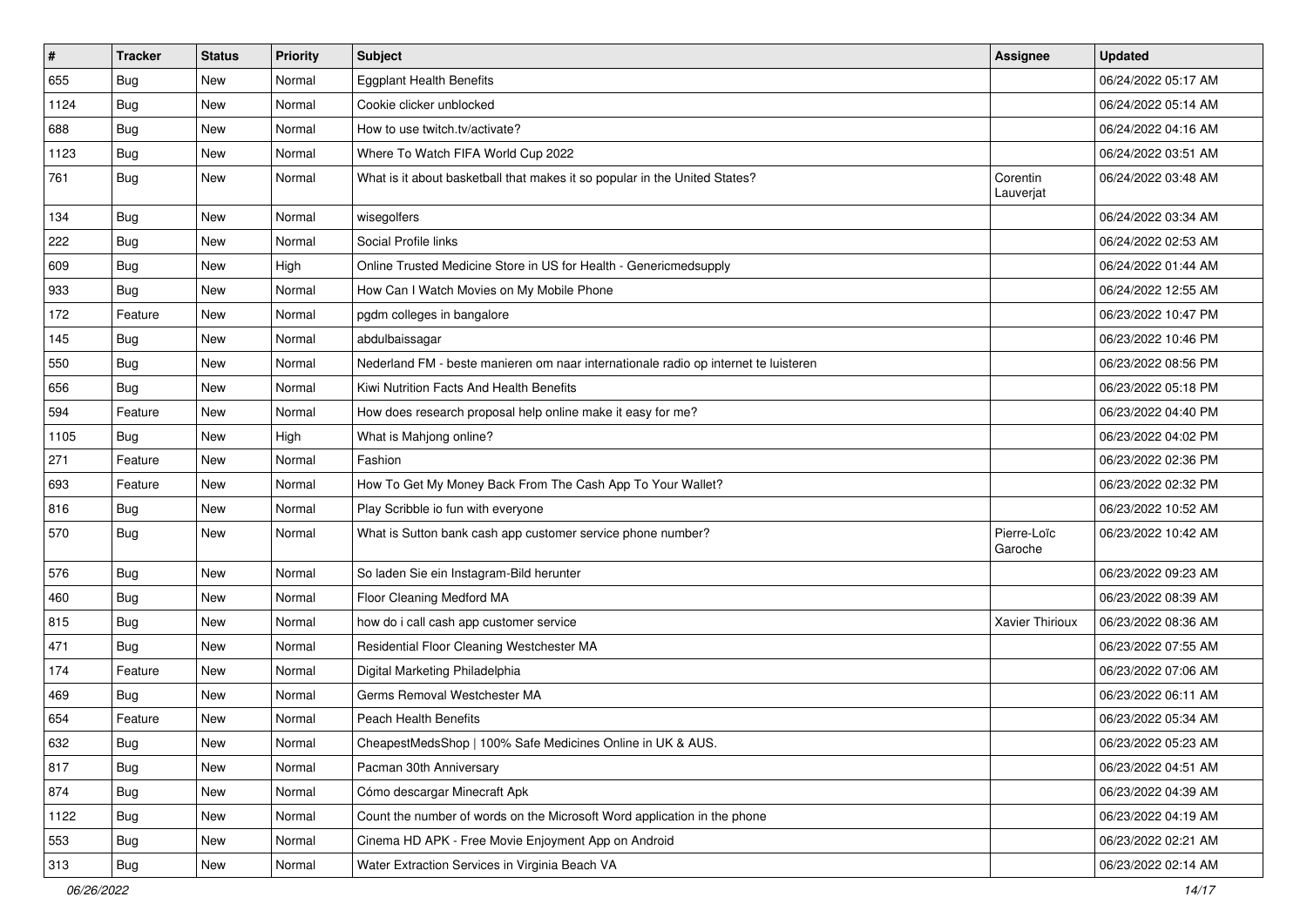| $\sharp$ | <b>Tracker</b> | <b>Status</b> | Priority | Subject                                                                  | <b>Assignee</b>        | <b>Updated</b>      |
|----------|----------------|---------------|----------|--------------------------------------------------------------------------|------------------------|---------------------|
| 766      | <b>Bug</b>     | New           | Normal   | Pobreflix Mod APK Review                                                 |                        | 06/23/2022 01:39 AM |
| 562      | Bug            | <b>New</b>    | Normal   | Learn Basic Mahjong Rules                                                |                        | 06/23/2022 12:48 AM |
| 620      | <b>Bug</b>     | New           | Normal   | Viagra Meds: Fastest & Quick Delivery On Your Doorstep - USA             |                        | 06/23/2022 12:03 AM |
| 685      | Bug            | New           | Low      | youtube thumbnail downloader                                             | Pierre-Loïc<br>Garoche | 06/22/2022 11:55 PM |
| 551      | <b>Bug</b>     | New           | Normal   | Why Do Students Need Online Best Dissertation Writing Services?          |                        | 06/22/2022 05:53 PM |
| 245      | Bug            | New           | Normal   | Write My Essay For Me Cheap                                              |                        | 06/22/2022 05:30 PM |
| 153      | Bug            | New           | Normal   | urgent loan online                                                       | Christophe<br>Garion   | 06/22/2022 05:11 PM |
| 926      | Bug            | New           | Normal   | tavor 7                                                                  |                        | 06/22/2022 05:08 PM |
| 582      | Bug            | New           | Normal   | Cash App Won't Let Me Send Money If There Is A Low Balance Available     | Pierre-Loïc<br>Garoche | 06/22/2022 03:07 PM |
| 155      | Bug            | New           | Normal   | Cant access my cash app account                                          | Pierre-Loïc<br>Garoche | 06/22/2022 02:15 PM |
| 681      | Feature        | New           | High     | Online Class                                                             |                        | 06/22/2022 01:12 PM |
| 1121     | Bug            | New           | Normal   | LustreC do not run                                                       |                        | 06/22/2022 08:43 AM |
| 796      | <b>Bug</b>     | New           | Normal   | How Does Cash App $++$ actually work and What is the process of it       |                        | 06/22/2022 07:03 AM |
| 614      | <b>Bug</b>     | <b>New</b>    | Normal   | Como baixar o MOD APK no celular                                         |                        | 06/22/2022 04:46 AM |
| 606      | Feature        | New           | Normal   | Play unblocked cookie crush 3                                            | Pierre-Loïc<br>Garoche | 06/22/2022 04:12 AM |
| 262      | Bug            | New           | Normal   | It this true to dealing Wuth                                             |                        | 06/22/2022 04:07 AM |
| 786      | <b>Bug</b>     | New           | Normal   | Best Assignment Help in Australia & UK                                   |                        | 06/21/2022 09:28 PM |
| 1069     | Bug            | New           | Normal   | how to get cash app support phone number 24*7 available                  |                        | 06/21/2022 08:36 PM |
| 249      | Bug            | New           | Normal   | Steps to Activate Cash App Card in Less then 2 Minutes - Get Information | Pierre-Loïc<br>Garoche | 06/21/2022 07:52 PM |
| 1072     | Bug            | New           | Normal   | ij.start canon                                                           |                        | 06/21/2022 06:56 PM |
| 1071     | Bug            | New           | Normal   | Cinema HD Review - Cinemahdv2.net                                        |                        | 06/21/2022 06:54 PM |
| 464      | <b>Bug</b>     | New           | Normal   | Upholstery Cleaning Westchester MA                                       |                        | 06/21/2022 04:02 PM |
| 785      | <b>Bug</b>     | New           | Normal   | How To Get Money Off Cash App Without Card Or With A Card?               |                        | 06/21/2022 03:59 PM |
| 810      | Feature        | New           | Normal   | how to remove viruses from a phone                                       |                        | 06/21/2022 03:40 PM |
| 1120     | Bug            | New           | Normal   | Summary of 5 best coloring apps on phones                                |                        | 06/21/2022 10:24 AM |
| 1097     | Bug            | New           | Normal   | Race and experience new life.                                            |                        | 06/21/2022 09:35 AM |
| 580      | Bug            | New           | High     | What is Narrative Essay?                                                 | Christophe<br>Garion   | 06/21/2022 09:28 AM |
| 702      | <b>Bug</b>     | New           | Normal   | Avail Chime Customer Service to know How To Get Chime Bank Statement     |                        | 06/21/2022 08:32 AM |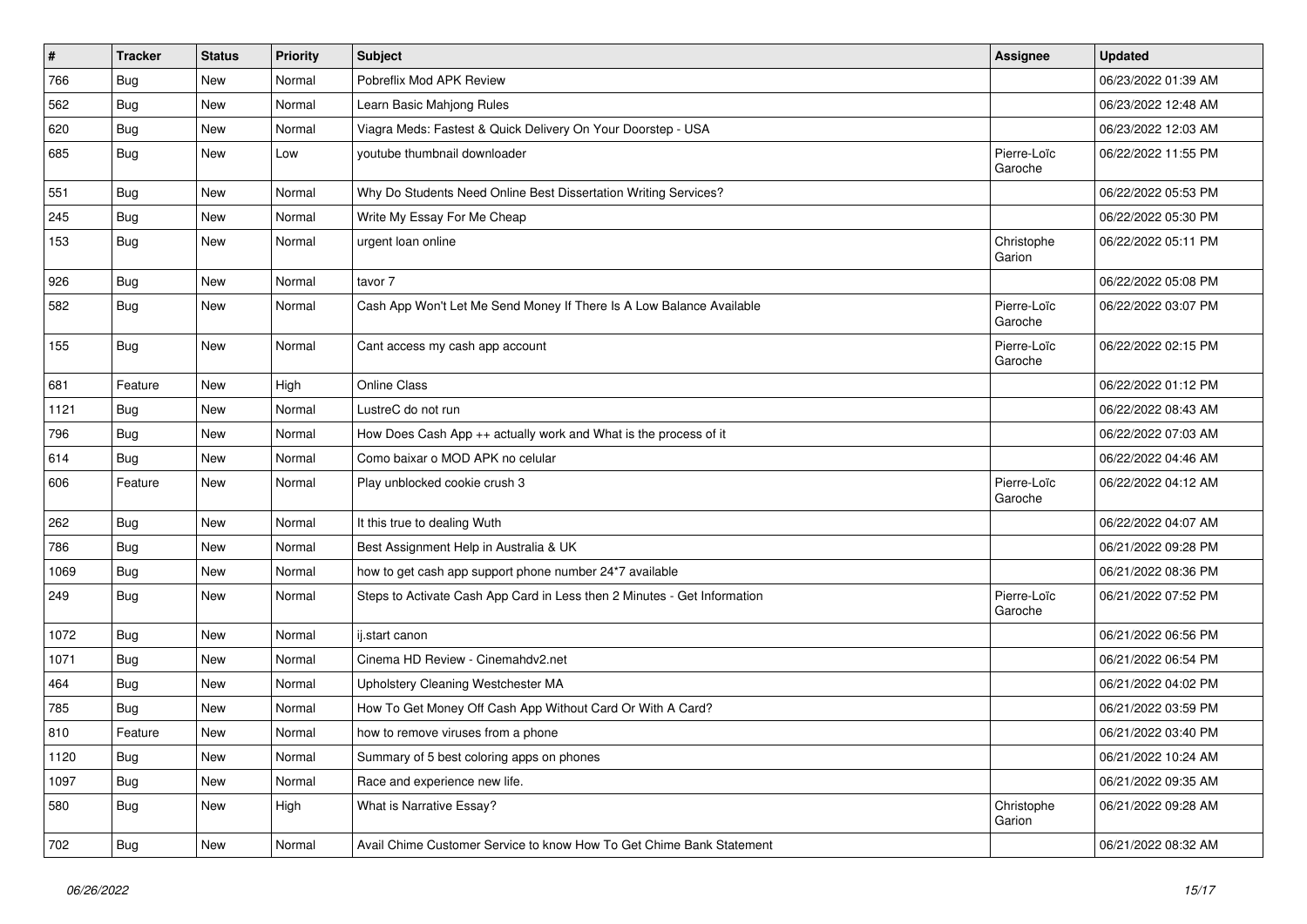| $\vert$ # | <b>Tracker</b> | <b>Status</b> | <b>Priority</b> | Subject                                                                                                                                                  | <b>Assignee</b>        | <b>Updated</b>      |
|-----------|----------------|---------------|-----------------|----------------------------------------------------------------------------------------------------------------------------------------------------------|------------------------|---------------------|
| 1119      | <b>Bug</b>     | New           | Normal          | Klondike Solitaire                                                                                                                                       |                        | 06/21/2022 08:25 AM |
| 230       | Bug            | New           | Normal          | Add Money To Cash App Card - Auto Cash Apps                                                                                                              |                        | 06/21/2022 08:18 AM |
| 154       | <b>Bug</b>     | New           | Normal          | fdgyyrut gyrtrw                                                                                                                                          |                        | 06/21/2022 07:35 AM |
| 652       | Bug            | New           | Normal          | Sesame Health Benefits                                                                                                                                   |                        | 06/21/2022 06:52 AM |
| 1118      | Bug            | New           | Normal          | Gameplay Minecraft                                                                                                                                       |                        | 06/21/2022 06:33 AM |
| 1116      | Bug            | New           | Normal          | ipTV smarts pro                                                                                                                                          |                        | 06/21/2022 06:09 AM |
| 1117      | Bug            | New           | Normal          | Equal Words - Word search game for PC and Windows Phone                                                                                                  |                        | 06/21/2022 05:38 AM |
| 624       | Bug            | New           | Normal          | Use go with the Driving Directions for your go                                                                                                           |                        | 06/21/2022 04:54 AM |
| 321       | <b>Bug</b>     | New           | Normal          | Tile & Grout Cleaning Services in Virginia Beach VA                                                                                                      |                        | 06/21/2022 03:04 AM |
| 215       | Bug            | New           | Normal          | How For Top Level Cell Phone For You                                                                                                                     |                        | 06/20/2022 08:14 PM |
| 1115      | Bug            | New           | Normal          | How to access your saved favorite Tiktok                                                                                                                 |                        | 06/20/2022 01:07 PM |
| 1113      | Bug            | New           | Normal          | Press the button to control your car                                                                                                                     |                        | 06/20/2022 12:09 PM |
| 1092      | Bug            | New           | Normal          | <b>Ellison Estate Vineyard</b>                                                                                                                           |                        | 06/20/2022 12:03 PM |
| 1112      | <b>Bug</b>     | New           | Normal          | What Cash App Policy Says If Random Person Sent Me Money On Cash App?                                                                                    |                        | 06/20/2022 07:48 AM |
| 1088      | Bug            | New           | Normal          | Health And Fitness Tips 2022                                                                                                                             | Pierre-Loïc<br>Garoche | 06/20/2022 06:42 AM |
| 1111      | Bug            | New           | Normal          | LOLBeans is a fun battle royale game where you race with other players while avoiding obstacles. Reach the end<br>of the course in competitive gameplay! |                        | 06/20/2022 06:39 AM |
| 1095      | Feature        | New           | High            | Want to Know the Best CV Makers in Dubai?                                                                                                                |                        | 06/20/2022 06:29 AM |
| 1110      | Bug            | New           | Normal          | Six Guns Mod Apk Answers Your Questions                                                                                                                  | Pierre-Loïc<br>Garoche | 06/20/2022 04:42 AM |
| 1109      | Feature        | New           | Normal          | Six Guns Mod Apk Answers Your Questions                                                                                                                  | Christophe<br>Garion   | 06/20/2022 04:39 AM |
| 1108      | Bug            | New           | Normal          | Six Guns Mod Apk Answers Your Questions                                                                                                                  |                        | 06/20/2022 04:37 AM |
| 811       | <b>Bug</b>     | New           | Normal          | Canon IJ Network Tool                                                                                                                                    |                        | 06/20/2022 12:34 AM |
| 272       | Feature        | New           | Normal          | Fashion                                                                                                                                                  |                        | 06/19/2022 08:01 AM |
| 591       | Bug            | New           | Normal          | How To Find Facebook Modifications For Your Spotify Premium Apk?                                                                                         |                        | 06/19/2022 06:07 AM |
| 860       | Bug            | New           | Normal          | pokemon guide                                                                                                                                            | Pierre-Loïc<br>Garoche | 06/18/2022 08:18 PM |
| 895       | Bug            | New           | Normal          | Cash App Scams                                                                                                                                           |                        | 06/18/2022 02:36 PM |
| 176       | Bug            | New           | Normal          | instant loan without documents                                                                                                                           |                        | 06/18/2022 01:43 PM |
| 253       | Bug            | New           | Normal          | Florence Lawrence                                                                                                                                        |                        | 06/18/2022 01:09 PM |
| 1107      | Feature        | New           | High            | Where do you have to find an application to watch news and sports videos?                                                                                | Christophe<br>Garion   | 06/18/2022 10:36 AM |
| 159       | <b>Bug</b>     | New           | Normal          | xfguih njgkh                                                                                                                                             |                        | 06/17/2022 10:26 PM |